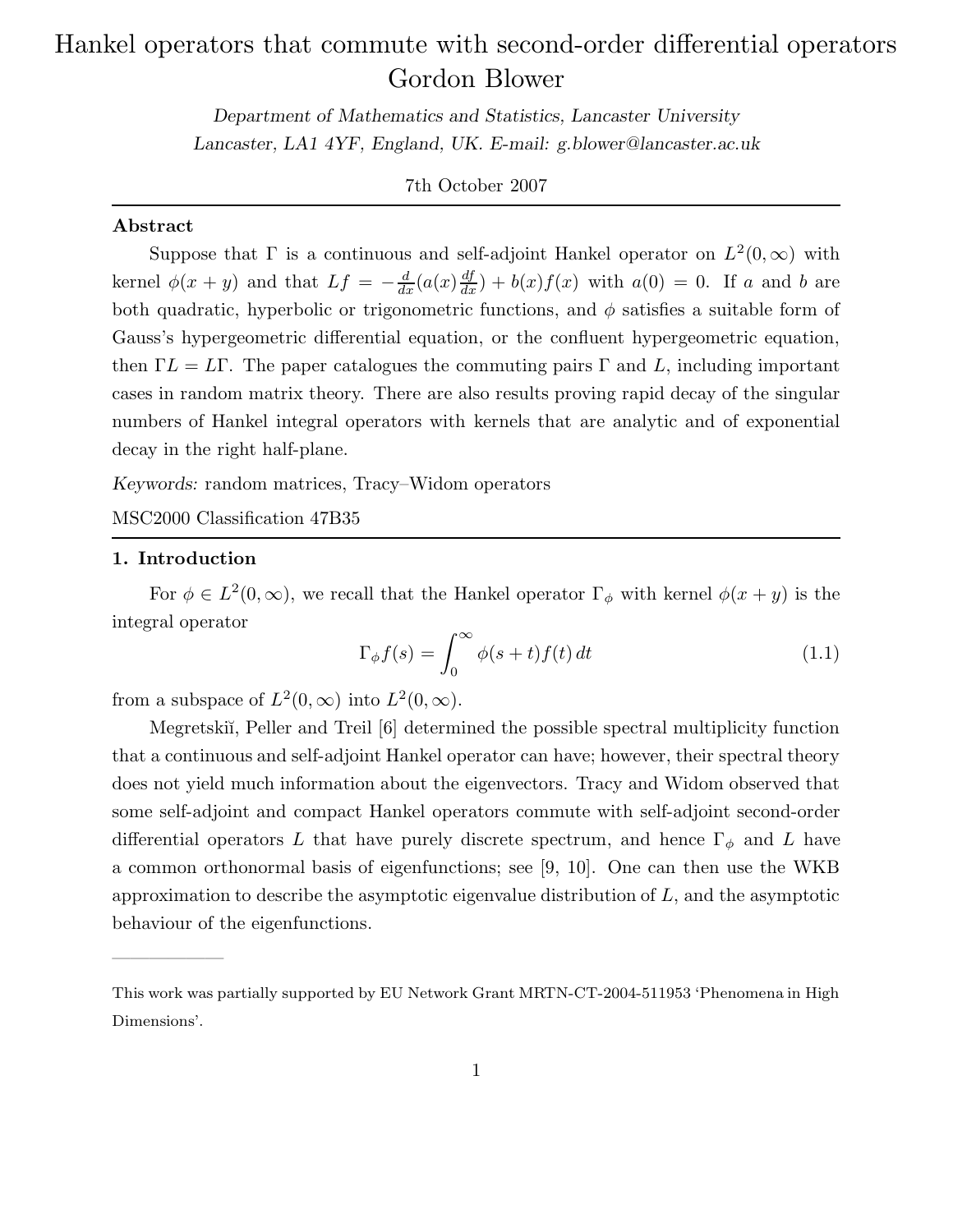In this paper we start with L and seek choices of  $\phi$ , thus reversing the order of steps in [9, 10]. Suppose that

$$
Lf = -\frac{d}{dx}\left(a(x)\frac{df}{dx}\right) + b(x)f(x),\tag{1.2}
$$

where a and b are three times differentiable functions such that  $a(0) = 0$ . Suppose that  $a''' = Aa'$  and  $b''' = Bb'$ , for some constants A and B. In section 2 we derive an explicit differential equation

$$
\phi''(u) + \alpha(u)\phi'(u) - \beta(u)\phi(u) = 0 \qquad (1.3)
$$

which ensures that  $\Gamma_{\phi}L = L\Gamma_{\phi}$ .

The possibilities for a and b depend upon the sign of  $A$ , and in sections 3, 4 and 5 we consider the quadratic, hyperbolic and trigonometric cases in detail. In all cases, the differential equation reduces to a linear differential equation with rational functions as coefficients which has less than or equal to three singular points, and we determine the nature of the singularities. Thus we prove the following theorem.

**Theorem 1.1.** The differential equation  $(1.3)$  may be transformed by change of variables to the hypergeometric equation

$$
x(1-x)\frac{d^2\phi}{dx^2} + \{\lambda - (\mu + \nu + 1)x\}\frac{d\phi}{dx} - \mu\nu\phi = 0
$$
 (1.4)

or confluent hypergeometric equation.

This result covers cases relating to standard models in physics. In [11] Tracy and Widom considered the integral operators that have kernels of the form

$$
W(x,y) = \frac{f(x)g(y) - f(y)g(x)}{x - y}
$$
\n(1.5)

where  $f$  and  $q$  satisfy

$$
m(x)\frac{d}{dx}\begin{bmatrix} f(x) \\ g(x) \end{bmatrix} = \begin{bmatrix} p(x) & q(x) \\ -r(x) & -p(x) \end{bmatrix} \begin{bmatrix} f(x) \\ g(x) \end{bmatrix}
$$
(1.6)

for some real polynomial functions  $p(x)$ ,  $q(x)$ ,  $r(x)$  and  $m(x)$ . Of particular interest are the cases where  $m(x) = 1, x$  or  $1 - x^2$ . The main application of Tracy–Widom operators W is in random matrix theory, where they describe the eigenvalue distributions of  $n \times n$ random matrices from the generalized unitary ensemble as  $n \to \infty$ .

Tracy and Widom introduced an indirect process for computing the spectrum of W, and applied it effectively to the Airy and Bessel kernels which are fundamentally important cases in random matrix theory; see [9, 10]. Specifically, the edge distribution is given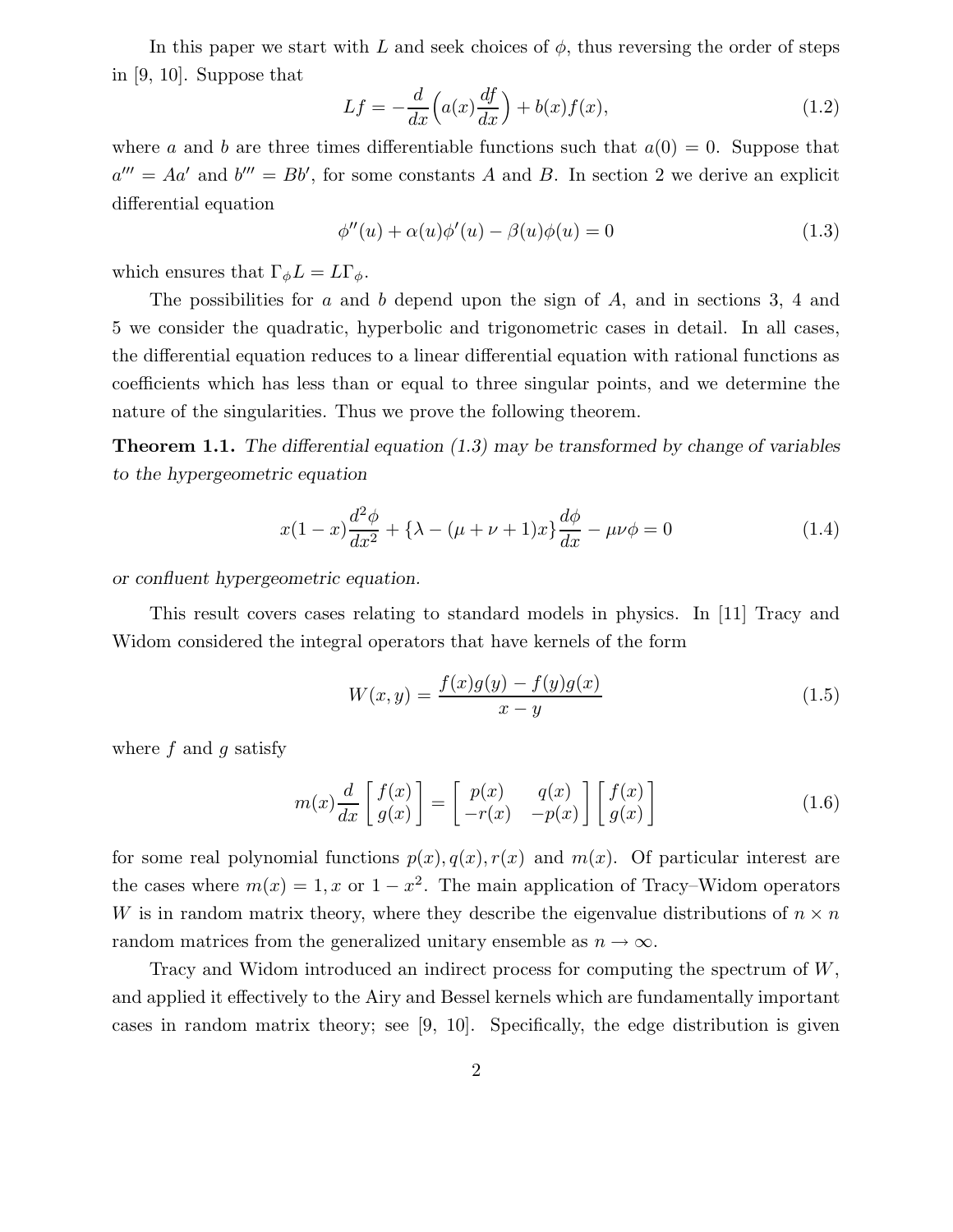by  $\det(I - WP_{(x,\infty)})$ , where  $P_{(x,\infty)}$  is the orthogonal projection  $L^2(0,\infty) \to L^2(x,\infty)$ for  $x > 0$ . Their first step was to introduce a self-adjoint Hankel operator  $\Gamma$  such that  $\Gamma^2 = W$ , then to use the spectral theory of Hankel operators to deduce information about the spectrum of W.

The identity  $W = \Gamma^2$  is equivalent to the factorization of kernels

$$
\frac{f(x)g(y) - f(y)g(x)}{x - y} = \int_0^\infty \phi(x + t)\phi(y + t) dt.
$$
 (1.7)

Now  $\Gamma_{\phi}$  is Hilbert–Schmidt if and only if  $\int_{0}^{\infty} t |\phi(t)|^{2} dt < \infty$ . If  $\Gamma_{\phi}$  is Hilbert–Schmidt, then  $\Gamma^2_{\phi}$  is of trace class, and  $\det(I - \Gamma^2_{\phi})$  is defined.

In [2, 3] we considered several differential equations of the form (1.5) and resolved whether factorization of W takes place, giving explicit formulae for  $\phi$ ; several important examples involve the confluent hypergeometric equation, which may be reduced by change of variable to Whittaker's equation. For a more general statement about reducing systems, and how changes of variable can affect factorization, see [3, section 3].

By carrying out the reduction in Theorem 1.1 explicitly, we recover the Tracy–Widom kernels as special cases of a more general theory, and also obtain new examples of commuting  $\Gamma_{\phi}$  and L; there remain a few residual cases that we have not been able to solve explicitly in terms of standard functions.

In section 6 we present results concerning the rate of decay of the singular numbers of Γ under hypotheses that are well suited to applications in random matrix theory.

We follow standard notation as used in [4], and let  $L_n^{(\alpha)}$  be the Laguerre polynomial of degree n and order  $\alpha$ , so

$$
L_n^{(\alpha)}(s) = \frac{s^{-\alpha}}{n!} e^s \frac{d^n}{ds^n} (e^{-s} s^{n+\alpha}) \qquad (s > 0).
$$
 (1.8)

### 2. The main result

**Theorem 2.1.** Let  $\Gamma$  be the Hankel operator that has kernel  $\phi(x+y)$ , let L be the differential operator

$$
Lf(x) = -\frac{d}{dx}\left(a(x)\frac{df}{dx}\right) + b(x)f(x),\tag{2.1}
$$

where  $a'''(x) = Aa'(x)$  and  $a(0) = 0$ .

(i) Then there exists a real function  $\alpha$  such that  $\alpha(x+y) = (a'(x) - a'(y))/(a(x) - a(y)).$ 

(ii) Suppose further that  $\beta(x+y) = (b(x)-b(y))/(a(x)-a(y))$  for some real function  $\beta$  and that

$$
\phi''(u) + \alpha(u)\phi'(u) - \beta(u)\phi(u) = 0.
$$
 (2.2)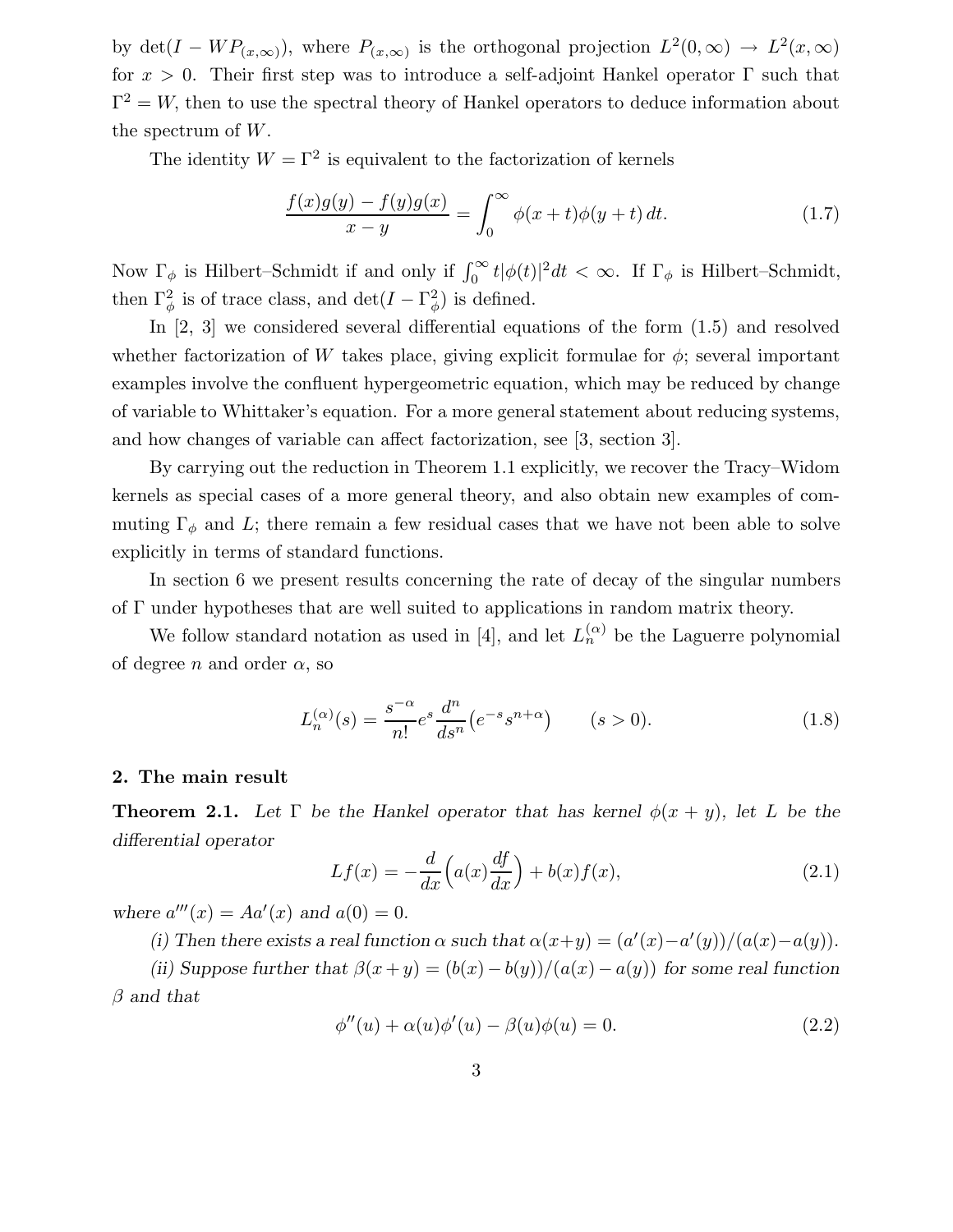Then the operators  $\Gamma$  and L commute on  $C_c^{\infty}(0,\infty)$ .

**Proof.** Let  $T_t: L^2(0, \infty) \to L^2(0, \infty)$  be the translation operator  $T_t f(x) = f(x + t)$  and  $T_t^{\dagger}$  the adjoint for  $t > 0$ . Then by the fundamental property of Hankel operators, we have  $T_t \Gamma = \Gamma T_t^{\dagger}$  and hence  $\frac{\partial}{\partial x} \Gamma = -\Gamma \frac{\partial}{\partial x}$  $\frac{\partial}{\partial x}$  on  $C_c^{\infty}(0,\infty)$ . To exploit this, we introduce the expression

$$
\Phi(x,y) = (a(y) - a(x))\phi''(x+y) + (a'(y) - a'(x))\phi'(x+y) - (b(y) - b(x))\phi(x+y); \tag{2.3}
$$

then by successive integrations by parts, we obtain

$$
(L\Gamma - \Gamma L)f(x) = \left[\phi(x+y)a(y)f'(y) - \phi'(x+y)a(y)f(y)\right]_0^\infty + \int_0^\infty \Phi(x,y)f(y) \, dy. \tag{2.4}
$$

The term in square brackets vanishes since  $a(0) = 0$ ; so the operators  $\Gamma$  and L commute if and only if  $\Phi = 0$ . The main idea is to reduce the condition  $\Phi = 0$  to the differential equation

$$
(a(x) - a(y)) (\phi''(x + y) + \alpha(x + y)\phi'(x + y) - \beta(x + y)\phi(x + y)) = 0, \qquad (2.5)
$$

involving functions  $\alpha$  and  $\beta$  of only one variable  $u = x + y$ . The following lemma guarantees the existence of such  $\alpha$  and  $\beta$  under suitable hypotheses, and hence gives the proof of Theorem 2.1.

Lemma 2.2. Suppose that a and b are three times continuously differentiable and non constant real functions.

(i) There exists a differentiable function  $\alpha$  such that

$$
\alpha(x + y) = \frac{a'(x) - a'(y)}{a(x) - a(y)}
$$
\n(2.6)

if and only if  $a'''(x) = Aa'(x)$  for some constant A. (ii) If  $a'''(x) = Aa'(x)$ , then  $a(x) - a(y) = f(x+y)g(x-y)$  for some differentiable functions  $f$  and  $g$ .

(iii) Suppose that, for some differentiable functions  $g$  and  $h$ ,

$$
\frac{b(x) - b(y)}{g(x - y)} = h(x + y).
$$
\n(2.7)

Then there exists a constant B such that  $b'''(x) = Bb'(x)$ .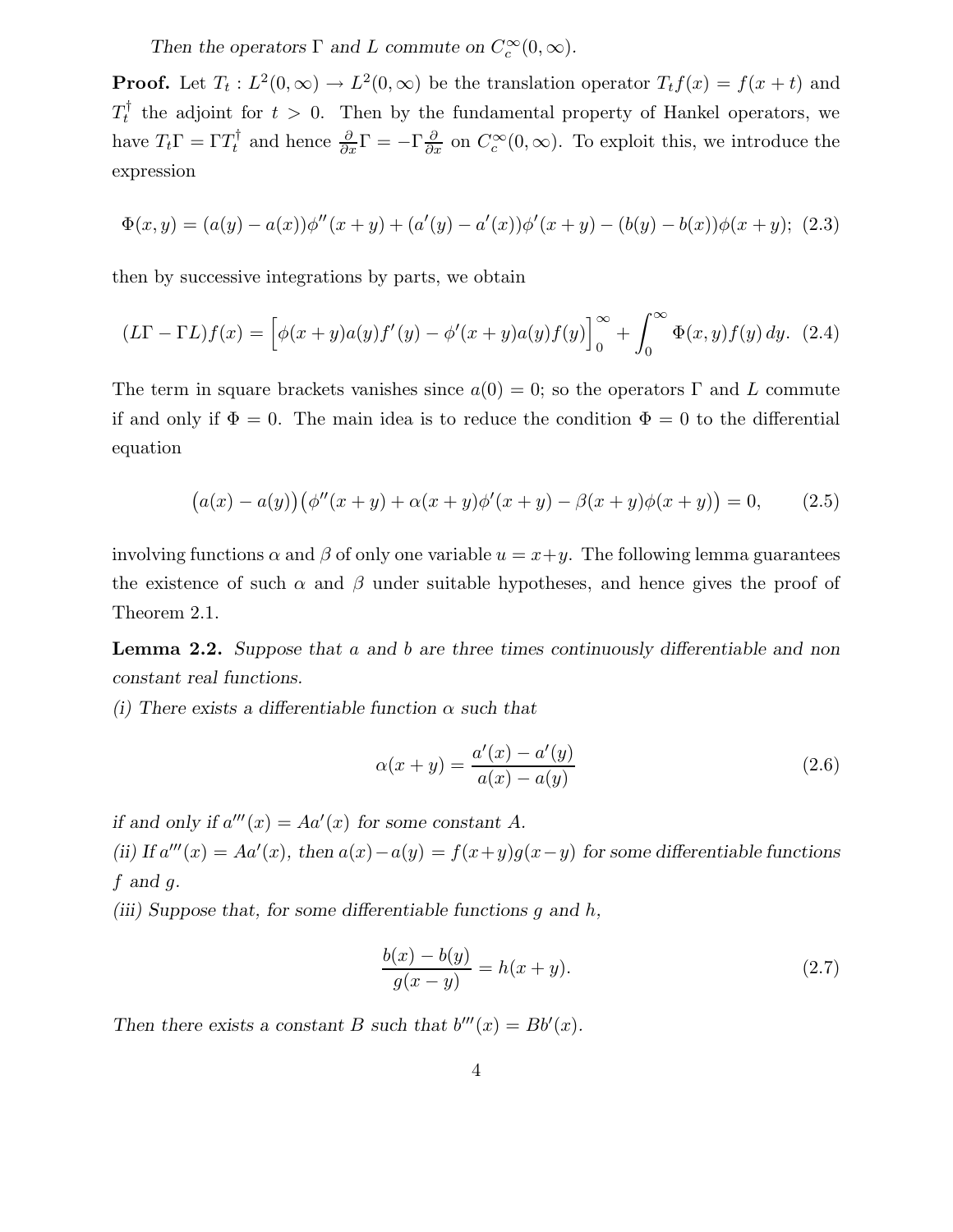**Proof.** (i)  $(\Rightarrow)$  We have

$$
0 = \left(\frac{\partial}{\partial x} - \frac{\partial}{\partial y}\right) \left(\frac{a'(x) - a'(y)}{a(x) - a(y)}\right)
$$
\n(2.8)

$$
= \frac{(a''(x)a(x) - a'(x)^2) - (a''(y)a(y) - a'(y)^2) + (a(x)a''(y) - a''(x)a(y))}{(a(x) - a(y))^2},
$$
 (2.9)

so we have

$$
\frac{\partial^2}{\partial x \partial y} \Big( a(x) a''(y) - a''(x) a(y) \Big) = 0, \tag{2.10}
$$

which soon reduces to  $a'''(x) = Aa'(x)$  for some constant A.

(i) ( $\Leftarrow$ ) There are three main families of solutions of the differential equation  $a'''(x) =$  $Aa'(x)$ , depending upon the sign of A:

(Q) quadratic case when  $A = 0$  and  $a(x) = q_2x^2 + q_1x$ , with  $q_2$  and  $q_1$  not both zero, then

$$
\alpha(u) = \frac{2q_2}{q_2 u + q_1};\tag{2.11}
$$

(H) hyperbolic case where  $A > 0$  and  $a(x) = h_1 \cosh tx + h_2 \sinh tx + h_3$ , with  $t^2 = A$ ,  $h_3 = -h_1$  and  $h_1$  and  $h_2$  not both zero, then  $a(0) = 0$  and

$$
\alpha(u) = \frac{th_1 \cosh tu/2 + th_2 \sinh tu/2}{h_1 \sinh tu/2 + h_2 \cosh tu/2};
$$
\n(2.12)

(C) circular case when  $A < 0$  and  $a(x) = c_1 \cos tx + c_2 \sin tx + c_3$ , where  $t^2 = -A$ ,  $c_3 = -c_1$ , and  $c_1$  and  $c_2$  not both zero; then  $a(0) = 0$  and

$$
\alpha(u) = \frac{-tc_1 \cos tu/2 - tc_2 \sin tu/2}{-c_1 \sin tu/2 + c_2 \cos tu/2}.
$$
\n(2.13)

(ii) One considers cases  $(Q)$ ,  $(H)$  and  $(C)$ , and applies the addition rule of trigonometry or hyperbolic trigonometry to factorize  $a(x) - a(y)$ .

(iii) When such  $g$  and  $h$  exist, we have

$$
\left(\frac{\partial}{\partial x} - \frac{\partial}{\partial y}\right) \left(\frac{b(x) - b(y)}{g(x - y)}\right) = 0,\tag{2.14}
$$

which reduces to

$$
\frac{b'(x) + b'(y)}{b(x) - b(y)} = \frac{2g'(x - y)}{g(x - y)},
$$
\n(2.15)

and arguing as in (i), we deduce that  $b'''(x) = Bb'(x)$  for some constant B.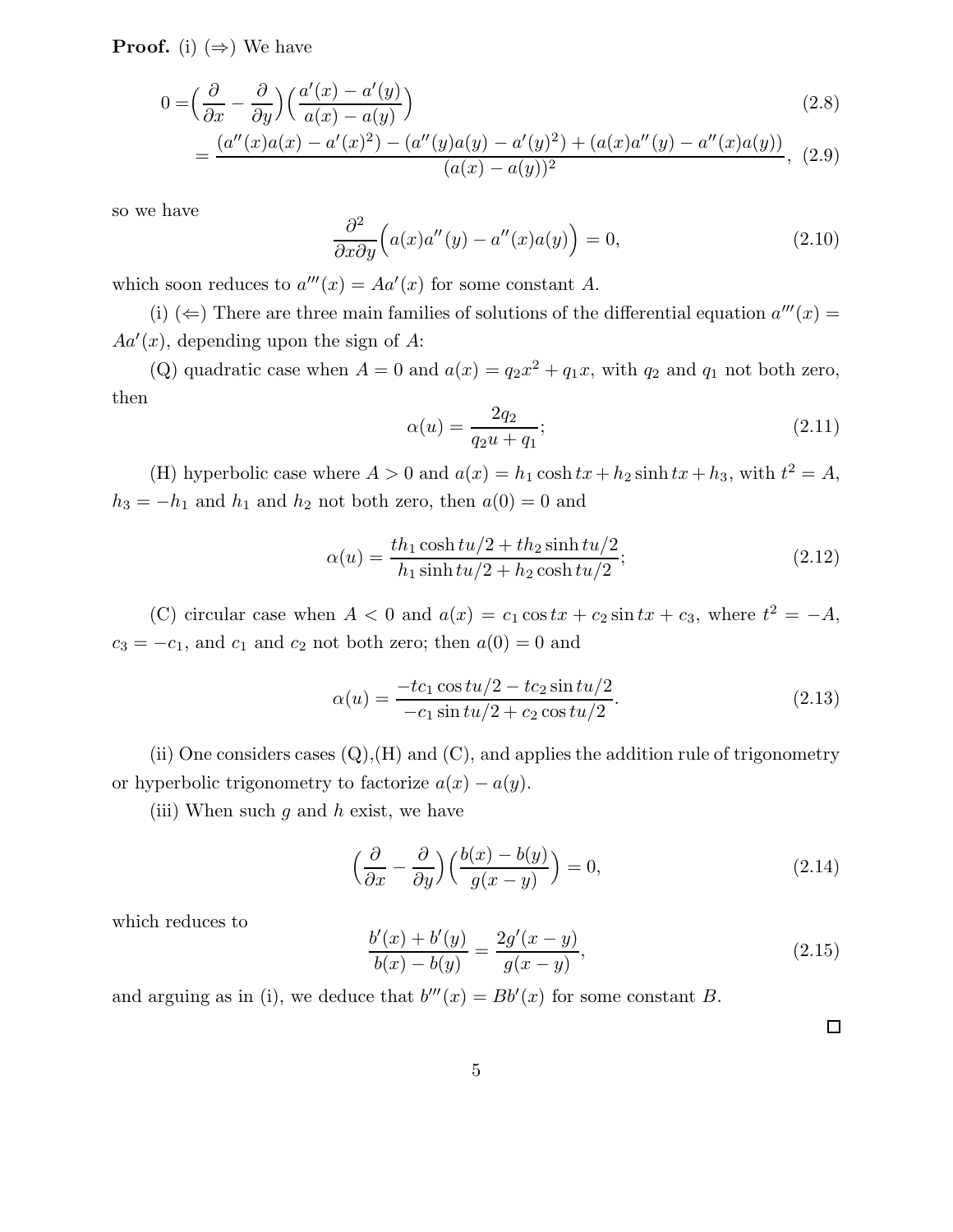Remark. Without loss of generality we can assume that a and b are bounded above or below on  $(0, \infty)$ . If  $a(x) \geq 0$  for all  $x > 0$  and b is bounded below, then the quadratic form associated with L is bounded below on  $C_c^{\infty}(0,\infty)$ , and hence L admits of a self-adjoint extension by Friedrichs's theorem.

# 3. Quadratic cases

In this section, we determine all the quadratic and linear choices of  $a$  and  $b$  and the corresponding  $\phi$  such that L and  $\Gamma_{\phi}$  commute. We look for  $\alpha$  and  $\beta$  as in Theorem 2.1.

**Lemma 3.1.** Suppose that  $a(x) = q_2x^2 + q_1x + q_0$ . Then  $\beta$  of Theorem 2.1 exists if and only if b is quadratic or linear; so that  $b(x) = b_2x^2 + b_1x + b_0$ , and then

$$
\beta(x) = \frac{b_2 x + b_1}{q_2 x + q_1}.\tag{3.1}
$$

 $\Box$ 

 $\Box$ 

**Proof.** We need to find  $\beta$  and b such that

$$
\frac{b(x) - b(y)}{x - y} = (q_2(x + y) + q_1)\beta(x + y),
$$
\n(3.2)

so  $b'''(x) = Bb'(x)$  by Lemma 2.2. Hence b must belong to one of the types  $(Q)$ ,  $(H)$  and (C), and evidently by (2.15) only a quadratic has the right form.

**Proposition 3.2.** The differential equation (2.2) for  $\phi$  is

$$
-\phi''(u) - \frac{2q_2}{q_2u + q_1}\phi'(u) + \frac{b_2u + b_1}{q_2u + q_1}\phi(u) = 0,
$$
\n(3.3)

which may be transformed by change of variables to an elementary or confluent form of the hypergeometric differential equation.

Proof. This formula follows from Theorem 2.1 and Lemma 3.1. The differential equation (3.3) has less than or equal to two singular points, the only possibilities being  $-q_1/q_2$  and infinity. Determining the nature of the singularities in all possible cases below, we find that cases  $Q(i)$  and  $Q(ii)$  are trivial; cases  $Q(iii)$  and  $Q(iv)$  are elementary; in cases  $Q(iv)$ -(viii), infinity is an irregular singular point; in cases  $Q(vi)$ -(viii)  $-q_1/q_2$  is a regular singular point. We deduce that as a special case of [12, p. 352] and [4, p. 1084], the solution is either an elementary function or may be expressed in terms of confluent hypergeometric functions.

Examples 3.3. (Quadratic cases). We now carry out a systematic reduction of the (3.3), bearing in mind that we wish to have a continuous Hankel operator  $\Gamma_{\phi}$ .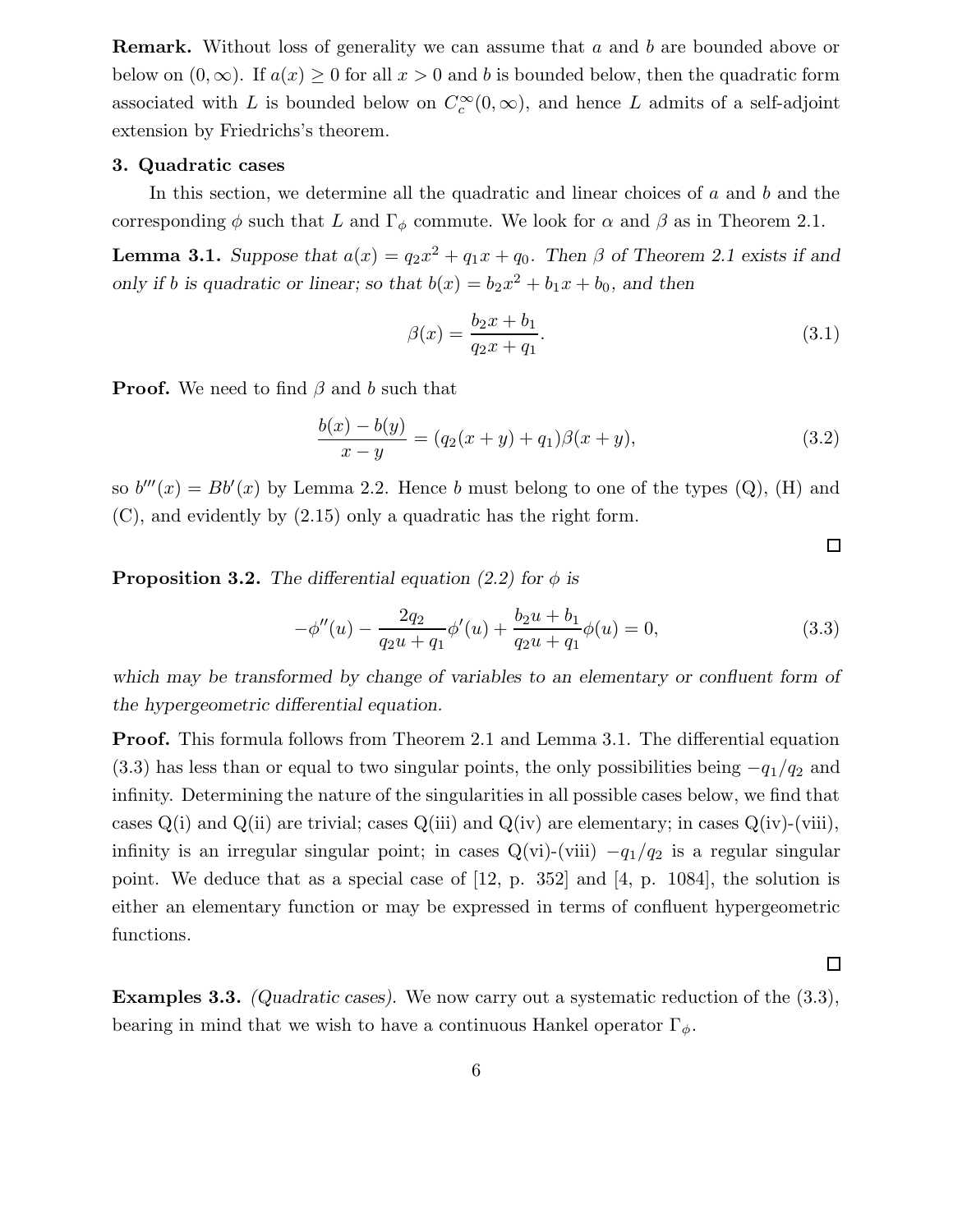Q(i) If  $q_1 = q_2 = 0$ , then  $a(x) = 0$  and  $b(x)$  is constant by (2.3).

After translating the variable  $u$ , we assume henceforth without losing generality that exactly one of  $q_1$  and  $q_2$  is non-zero.

Q(ii) If  $q_2 = b_2 = b_1 = 0$ , then  $\phi$  is linear, so does not give a continuous Hankel operator.

Q(iii) If  $b_2 = b_1 = 0, q_2 > 0$  and  $q_1 \ge 0$ , then

$$
\phi(u) = C_1 + \frac{C_2}{q_2 u + q_1}.\tag{3.4}
$$

In particular, when  $q_2 = 1$ ,  $q_1 = 0$ ,  $C_1 = 0$  and  $C_2 = 1$ , we thus obtain Carleman's operator  $\Gamma$  with kernel  $1/(x + y)$ . Carleman's operator is continuous on  $L^2(0, \infty)$  and has spectrum  $[0, \pi]$  with multiplicity two by a result due to Power [6]. Both  $\Gamma$  and the differential operator  $L = -\frac{d}{dx}$  $\frac{d}{dx}\left(x^2\frac{d}{dx}\right)$  $\frac{d}{dx}$ ) are multipliers for the Mellin transform, so this case of Theorem 2.1 was to be expected.

 $Q(iv)$  If  $q_2 = b_2 = 0$  and  $b_1, q_1 \neq 0$ , then  $\phi$  is hyperbolic or trigonometric according to the sign of  $b_1/q_1$ . In particular,  $b_1 = q_1$  gives  $\phi(u) = e^{-u}$ , and  $\Gamma_{\phi}$  is a rank-one continuous Hankel operator. We defer the case of  $b_1/q_1 < 0$  until section 5.

 $Q(v)$  If  $q_2 = 0$  and  $b_2 \neq 0$ , then we obtain the Airy equation. In particular, if  $a(x) = x$  and  $b(x) = x(x + s)$ , then  $\phi$  satisfies  $\phi''(u) = (u + s)\phi(u)$ , so the Airy function  $\phi(u) = Ai(u+s)$  gives a solution. Here the associated Hankel operator  $\Gamma_{\phi}$  is Hilbert– Schmidt, and L has discrete spectrum as described by Titchmarsh's theory of oscillations [8]; Tracy and Widom discuss the asymptotics of the common sequence of eigenfunctions in various ranges [9]. The Hankel operator  $\Gamma_{\phi}$  has square

$$
\frac{\text{Ai}(x)\text{Ai}'(y) - \text{Ai}'(x)\text{Ai}(y)}{x - y},
$$
\n(3.5)

which is the famous Airy kernel as used in [9] to describe the soft edge of eigenvalues distributions from the Gaussian unitary ensemble.

When  $q_1 = 1$  and  $b_2 < 0$ , we obtain  $\phi''(u) + u\phi(u) = 0$  by translation and rescaling, and the general solution of this is

$$
\phi(u) = C_1 u^{1/2} J_{1/3} \left(\frac{2}{3} u^{3/2}\right) + C_2 u^{1/2} J_{-1/3} \left(\frac{2}{3} u^{3/2}\right),\tag{3.6}
$$

for typical  $C_1$  and  $C_2$  with asymptotics [5, p.133]

$$
\phi(u) \asymp C u^{-1/4} \cos\left(\frac{2}{3}u^{3/2} + c\right) \qquad (u \to \infty).
$$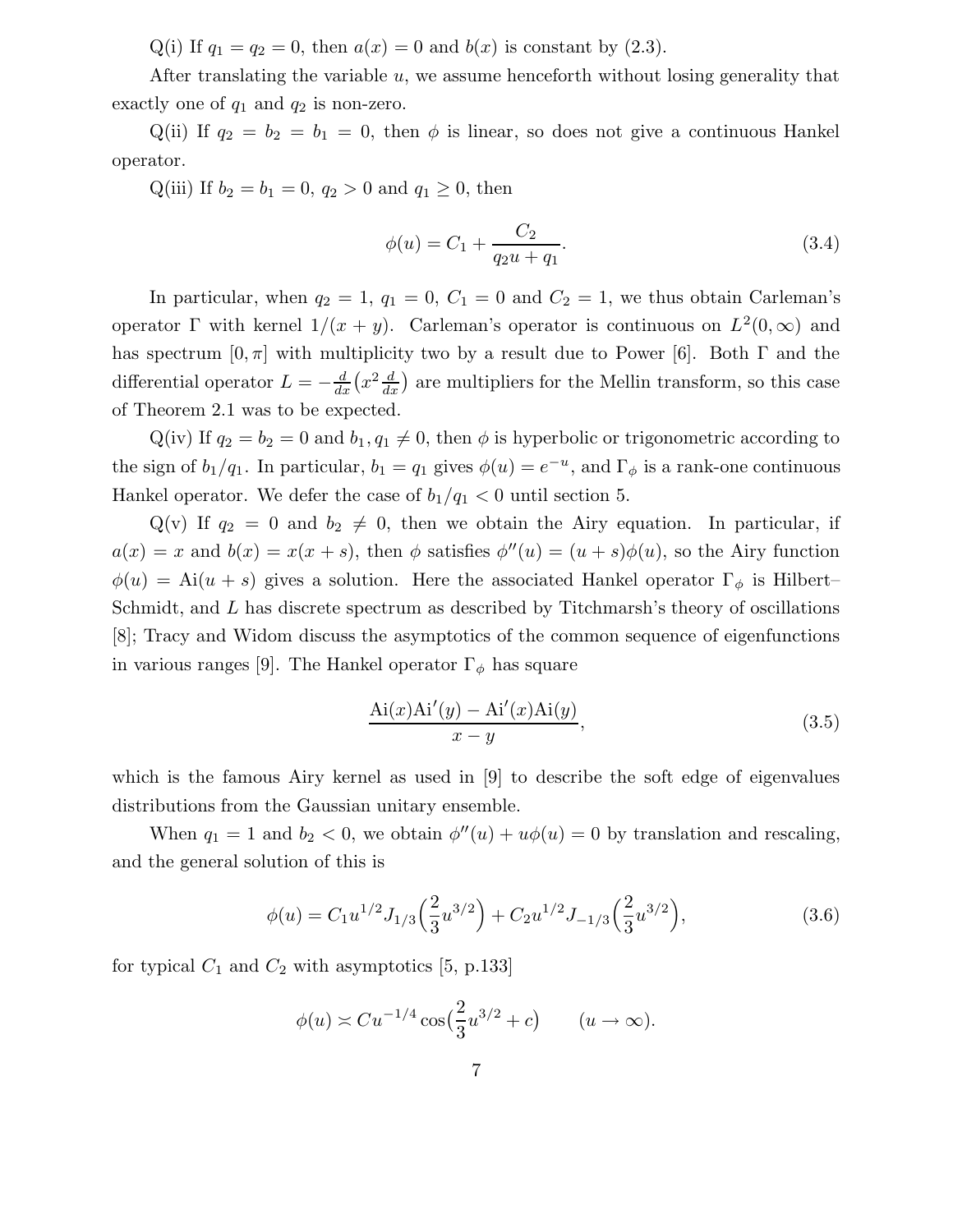Q(vi) If  $b_2 = 0$  and  $b_1, q_2 \neq 0$ , then we obtain after translation and rescaling the equation

$$
-\phi''(u) - \frac{2}{u}\phi'(u) \pm \frac{1}{4u}\phi(u) = 0
$$
\n(3.7)

with solutions including [5, p.250]

$$
\phi_+(u) = u^{-1/2} K_1(\sqrt{u}), \qquad \phi_-(u) = u^{-1/2} J_1(\sqrt{u}). \tag{3.8}
$$

We have by [5, p. 435]

$$
\phi_{+}(u) \asymp \begin{cases} \frac{1}{u} & \text{as } u \to 0+\\ \left(\frac{\pi}{2}\right)^{1/2} u^{-3/4} e^{-\sqrt{u}} & \text{as } u \to \infty, \end{cases} \tag{3.9}
$$

so  $\Gamma_{\phi_+}$  defines a continuous linear operator on  $L^2(0,\infty)$  which is not Hilbert–Schmidt; but the compression of  $\Gamma_{\phi_+}$  to  $L^2(x,\infty)$  is Hilbert–Schmidt for  $x > 0$ . Further by [5],

$$
\phi_{-}(u) \asymp \begin{cases} \frac{1}{2} & \text{as } u \to 0+\\ \left(\frac{\pi}{2}\right)^{1/2} u^{-3/4} \cos(\sqrt{u}-3\pi/4) & \text{as } u \to \infty, \end{cases}
$$
(3.10)

so  $\Gamma_{\phi_-}$  is not Hilbert–Schmidt. As in [3, 2.3], the associated integrable operator is

$$
\frac{x\phi_{-}(x)(y\phi_{-}(y))' - (x\phi_{-}(x))'y\phi_{-}(y)}{x - y} = \frac{1}{4} \int_0^{\infty} \phi_{-}(x+t)\phi_{-}(y+t) dt.
$$

Q(vii) If  $b_2, q_2 \neq 0$ , then we obtain after translation the equation

$$
-\phi''(u) - \frac{2}{u}\phi'(u) + \left(\frac{b_2}{q_2} + \frac{b_1}{q_2 u}\right)\phi(u) = 0.
$$
 (3.11)

In particular, when  $b_1 = 0$ , we can rescale to the equation

$$
-\phi''(u) - \frac{2}{u}\phi'(u) \pm \phi(u) = 0
$$

with solutions

$$
\phi_{+}(u) = \frac{e^{-u}}{u}, \qquad \phi_{-}(u) = \frac{\kappa_1 \cos u + \kappa_2 \sin u}{u}.
$$
 (3.12)

By Theorem 2.1 of [3], with  $f(x) = e^{-x}$  and

$$
g(x) = e^{-x} \int_0^\infty \frac{e^{-2t} dt}{x + t},
$$

we have

$$
\frac{f(x)g(y) - f(y)g(x)}{x - y} = \int_0^\infty \phi_+(x + t)\phi_+(y + t) dt.
$$
 (3.13)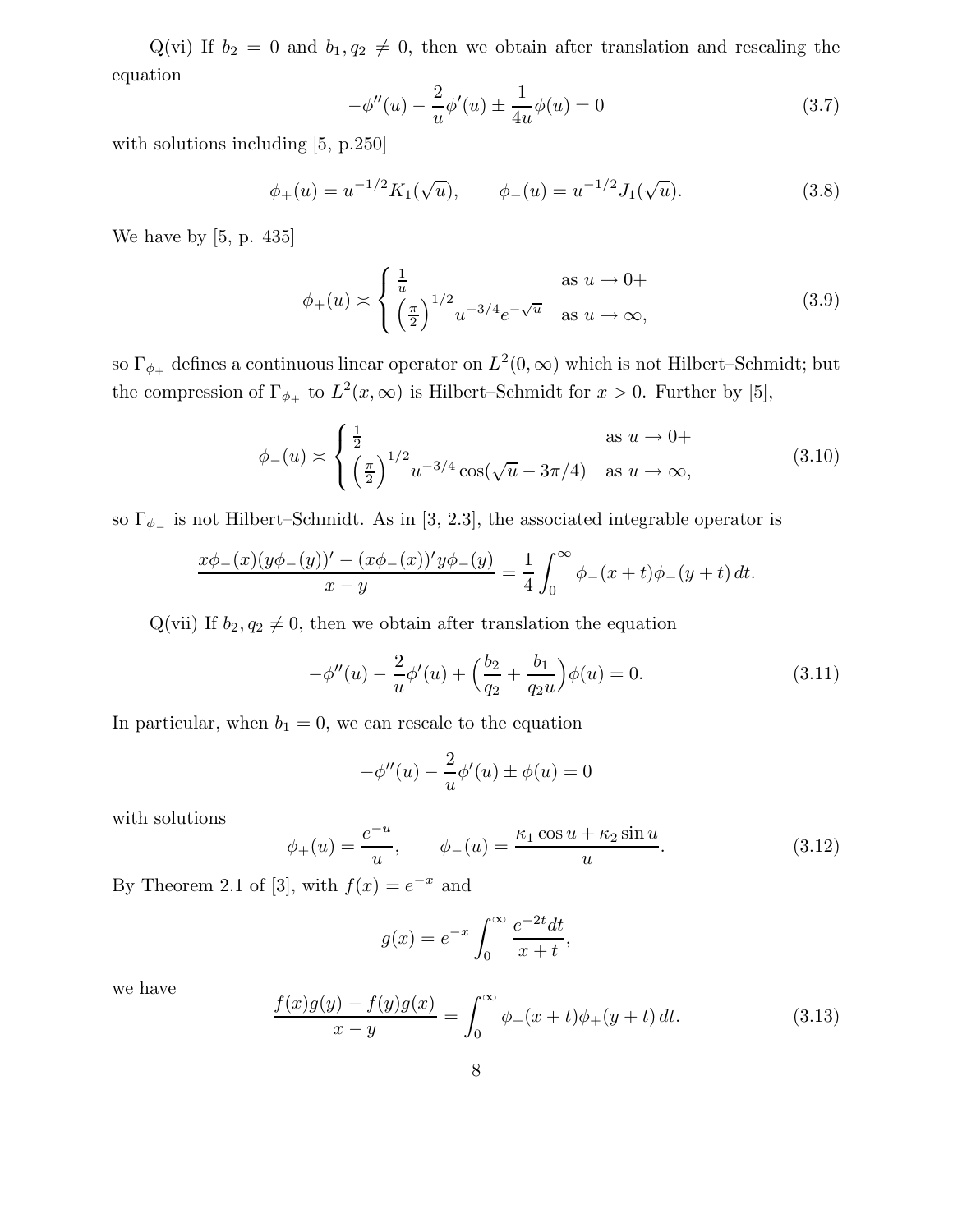This  $\Gamma_{\phi_+}$  defines a continuous linear operator on  $L^2(0,\infty)$ , such that the compression to  $L^2(x,\infty)$  is Hilbert–Schmidt for  $x > 0$ .

Further,  $\Gamma_{\phi_{-}}$  defines a continuous linear operator on  $L^2(0,\infty)$  since the kernel is a sum of Schur multiples of the Carleman operator, namely

$$
\phi_{-}(x+y) = \kappa_1 \left( \frac{\cos x \cos y}{x+y} - \frac{\sin x \sin y}{x+y} \right) + \kappa_2 \left( \frac{\sin x \cos y}{x+y} + \frac{\cos x \sin y}{x+y} \right). \tag{3.14}
$$

With  $f(x) = e^{ix}$  and

$$
g(x) = e^{ix} \int_0^\infty \frac{e^{2it} dt}{x+t},\tag{3.15}
$$

we have by Theorem 2.1 of [3] the identity

$$
\frac{f(x)g(y) - f(y)g(x)}{x - y} = \int_0^\infty \frac{e^{i(x + y + 2t)}dt}{(x + t)(y + t)}.
$$
\n(3.16)

Q(viii) Now we consider (3.11) when  $q_2 = b_2 = 1$ , and  $b_1 = -2(n + 1)$ . Then  $g(u) = u\phi(2^{-1}u)$  satisfies Laguerre's equation

$$
g''(u) + \left(\frac{-1}{4} + \frac{n+1}{u}\right)g(u) = 0,\tag{3.17}
$$

so that, when  $n+1$  is a positive integer,  $g(u) = ue^{-u/2}L_n^{(1)}(u)$  and  $\phi(u) = e^{-u}L_n^{(1)}(2u)$ gives a solution. See 2.2 of [3] for the corresponding Tracy–Widom operator.

This gives a complete catalogue of the possible quadratic cases.

#### 4. Hyperbolic cases

In this section we consider the case in which  $a$  and  $b$  are hyperbolic functions, giving some L, and obtain  $\Gamma$  in terms of standard special functions such that L and  $\Gamma$  commute.

Without loss of generality we can choose  $t = 2$ , since other cases occur by rescaling. The change of variables  $x = e^{-2u}$  gives a unitary transformation  $L^2((0, \infty); du) \to$  $L^2((0,1); dx/x)$ , and we modify the definition of the Hankel operator accordingly.

**Definition** *(Hankel operator)*. For  $\rho \in L^2((0,1); dx/x)$ , the Hankel operator with kernel  $\rho(xy)$  is

$$
\Gamma_{\rho}h(x) = \int_0^1 \rho(xy)h(y)\frac{dy}{y},\tag{4.1}
$$

where h is in some subspace of  $L^2((0,1); dy/y)$ .

**Lemma 4.1.** Suppose that a is hyperbolic, so  $a(x) = h_1 \cosh tx + h_2 \sinh tx + h_3$  where  $h_1$ and  $h_2$  are not both zero. Then  $\beta$  of Theorem 2.1 exists if and only if  $b(x) = h_4 \cosh tx +$  $h_5$  sinh  $tx + h_6$  for some constants and then

$$
\beta(v) = \frac{h_4 \sinh tv/2 + h_5 \cosh tv/2}{h_1 \sinh tv/2 + h_2 \cosh tv/2}.
$$
\n(4.2)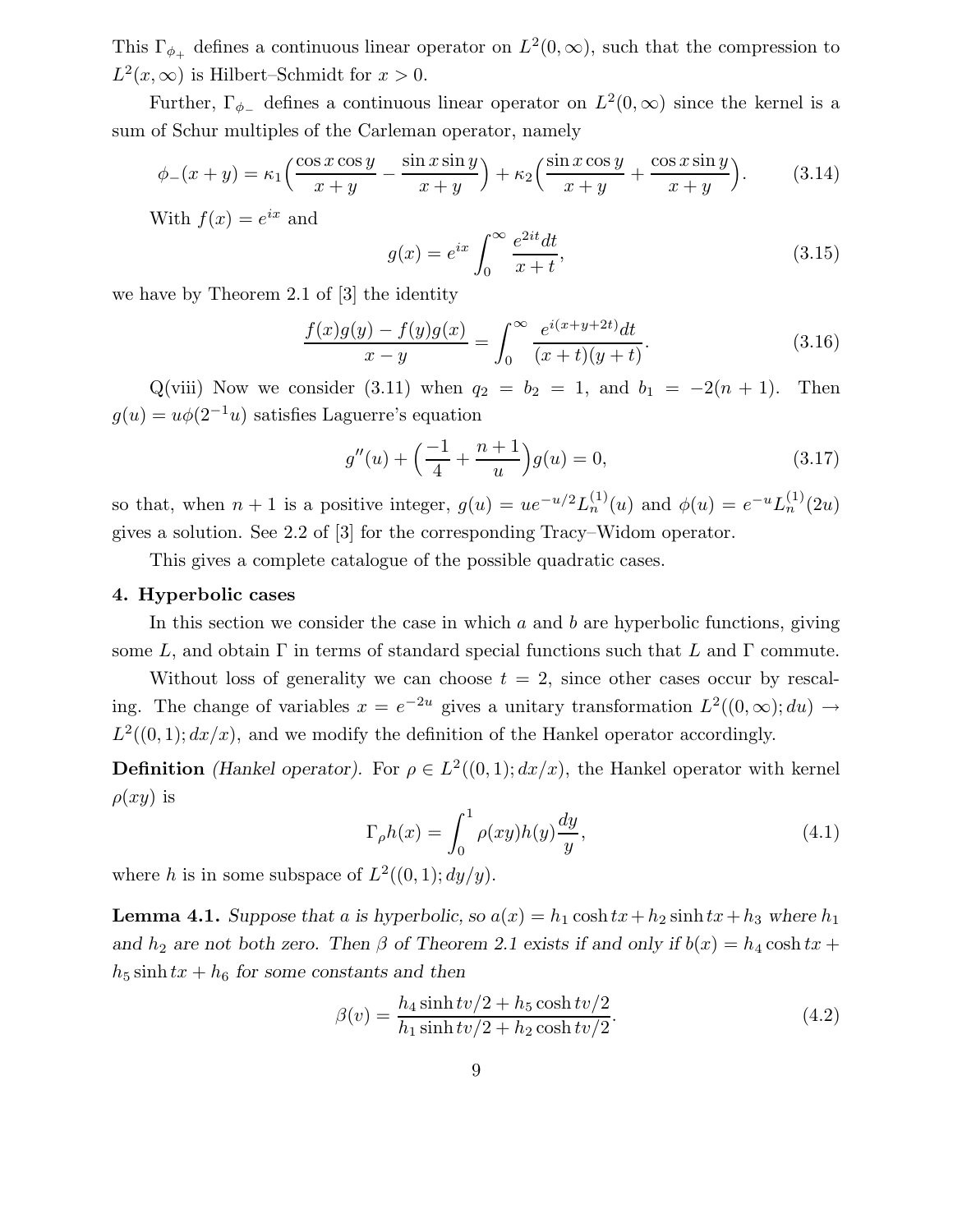**Proof.** This follows from Lemma 2.2 since we need to find  $\beta$  and b such that

$$
\frac{b(x) - b(y)}{\sinh t(x - y)/2} = 2(h_1 \sinh t(x + y)/2 + h_2 \cosh t(x + y)/2)\beta(x + y).
$$
 (4.3)

Hence  $b'''(x) = Bb'(x)$ , and of the types (Q), (C) and (H), only a hyperbolic b has the right form with  $v = x + y$ .

 $\Box$ 

**Proposition 4.2.** (i) With  $t = 2$  and  $x = e^{-2u}$ , the differential equation (2.2) for  $\phi$ becomes in the new variable

$$
\frac{d^2\phi}{dx^2} + \frac{2(h_2 - h_1)}{h_1 + h_2 + (h_2 - h_1)x} \frac{d\phi}{dx} - \frac{h_4 + h_5 + (h_5 - h_4)x}{4x^2(h_1 + h_2 + (h_2 - h_1)x)} \phi = 0,
$$
\n(4.4)

and the commuting differential operator L becomes

$$
-\frac{d}{dx}\Big(2x\big\{(h_1-h_2)x^2+2h_3x+(h_1+h_2)\big\}\frac{df}{dx}\Big)+\Big(\frac{x}{2}(h_4-h_5)+h_6+\frac{1}{2x}(h_4+h_5)\Big)f.
$$

(ii) The equation (4.4) may be reduced by change of variables to the hypergeometric equation or the confluent hypergeometric equation.

Proof. (i) We have

$$
\alpha = \frac{2h_1(1+x) + 2h_2(1-x)}{h_1(1-x) + h_2(1+x)} \qquad (0 < x < 1),\tag{4.5}
$$

and by Lemma 4.1 we have

$$
\beta = \frac{h_4(1-x) + h_5(1+x)}{h_1(1-x) + h_2(1+x)} \qquad (0 < x < 1),\tag{4.6}
$$

so  $(2.2)$  reduces as stated. One obtains the formula for L by changing variables.

(ii) In 4.3 below, we consider the nature of the singular points of the differential equation. Effectively there are four constants in (4.4), namely  $h_1 \pm h_2$  and  $h_4 \pm h_5$ ; by taking  $h_3 = -h_1$ , we ensure that  $a(0) = 0$ . One can easily verify that the effect of the change of variable  $x = 1/y$  is to preserve the shape of the formula (4.4) and to interchange the constants  $h_1 + h_2 \leftrightarrow h_2 - h_1$  and  $h_4 + h_5 \leftrightarrow h_5 - h_4$ .

In cases  $H(i)$ ,  $H(iii)$  and  $H(vii)$  below, there are two regular singular points, so the solution is elementary; in cases  $H(ii)$  and  $H(iv)$ , the singular points are zero and infinity, and one of them is irregular, so the equation is confluent hypergeometric type; whereas in the remaining cases  $H(v)$  and  $H(vi)$ , the three singular points are all regular, so the equation is of hypergeometric type.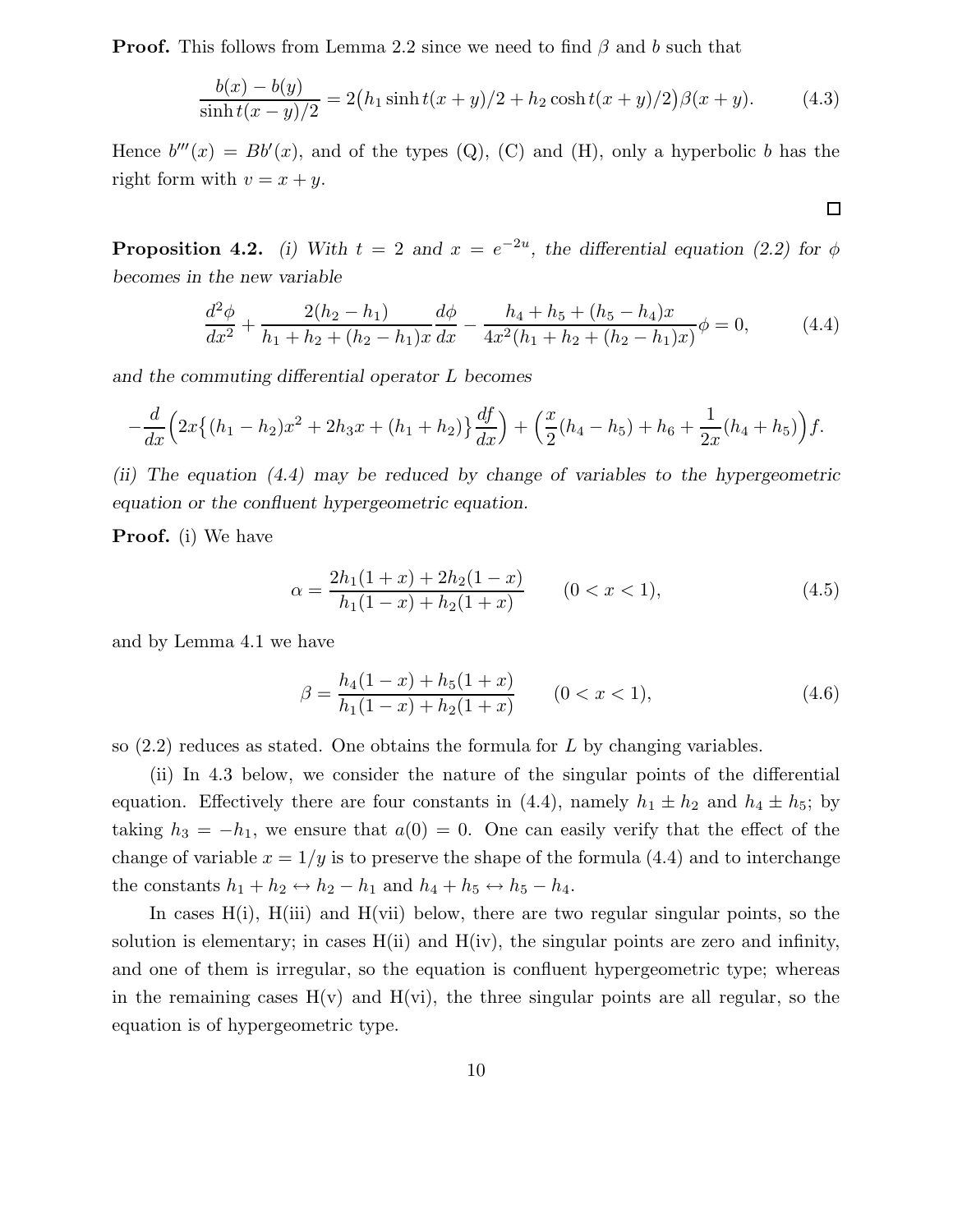Examples 4.3 (Hyperbolic cases).

H(i) If  $h_1 = h_2$  and  $h_4 = h_5$ , then the differential equation (4.4) reduces to

$$
\phi''(u) - \frac{h_4}{4h_1 u^2} \phi(u) = 0,\tag{4.7}
$$

which has solutions  $\phi(u) = u^p$  where  $4p(p-1) = h_4/h_1$ . When  $p > 0$ , the corresponding Hankel operator is Hilbert–Schmidt.

 $H(ii)$  If  $h_1 = h_2$  and  $h_4 \neq h_5$ , we obtain after rescaling

$$
\phi''(u) + \frac{1 - \nu^2}{4u^2} \phi(u) = \pm \frac{1}{u} \phi(u),\tag{4.8}
$$

with  $\nu > 0$  where the solutions are

$$
\phi_{+}(u) = \sqrt{u}K_{\nu}(2\sqrt{u}), \qquad \phi_{-}(u) = \sqrt{u}J_{\nu}(2\sqrt{u}).
$$
\n(4.9)

Indeed,  $\phi_+$  emerges for the choice  $h_1 = h_2 = -1$ ,  $h_3 = 1$ ,  $h_4 = 5 - \nu^2$  and  $h_5 = -3 - \nu^2$ ; whereas  $\phi_-$  emerges for  $h_1 = h_2 = -1$ ,  $h_3 = 1$ ,  $h_4 = -3 - \nu^2$  and  $h_5 = 5 - \nu^2$ . We have

$$
\phi_{+}(u) \asymp \begin{cases} 2^{-1} \Gamma(\nu) u^{(1-\nu)/2} & \text{as } u \to 0+ \\ 2^{-1} \pi^{1/2} u^{1/4} e^{-2\sqrt{u}} & \text{as } u \to \infty, \end{cases}
$$
(4.10)

so  $\Gamma_{\phi_+}$  defines a Hilbert–Schmidt operator on  $L^2((0,1); dx/x)$  when  $\nu < 1$ .

Further, by [5, p.436] we have

$$
\phi_{-}(u) \asymp \begin{cases} \Gamma(\nu+1)^{-1} u^{(1+\nu)/2} & \text{as } u \to 0+\\ \pi^{-1/2} u^{1/4} \cos(2\sqrt{u} - \frac{\pi\nu}{2} - \frac{\pi}{4}) & \text{as } u \to \infty; \end{cases}
$$
(4.11)

so  $\Gamma_{\phi_{-}}$  defines a Hilbert–Schmidt operator on  $L^2((0,1); dx/x)$ . The associated Tracy– Widom operator on  $L^2((0,1); dy/y)$  has kernel

$$
\frac{\sqrt{x}J'_{\nu}(2\sqrt{x})J_{\nu}(2\sqrt{y}) - J_{\nu}(2\sqrt{x})\sqrt{y}J'_{\nu}(2\sqrt{y})}{x - y} = \int_0^1 J_{\nu}(2\sqrt{tx})J_{\nu}(2\sqrt{ty})dt, \tag{4.12}
$$

and the commuting differential operator is

$$
L_{\nu}f(x) = 4\frac{d}{dx}\left(x(1-x)\frac{df}{dx}\right) + \left(-4x + \frac{1-\nu^2}{x} - 2\mu\right)f(x) \tag{4.13}
$$

with boundary conditions  $f(0) = f(1) = 0$ . In random matrix theory, this is associated with hard edges, such as occur with the Jacobi ensemble.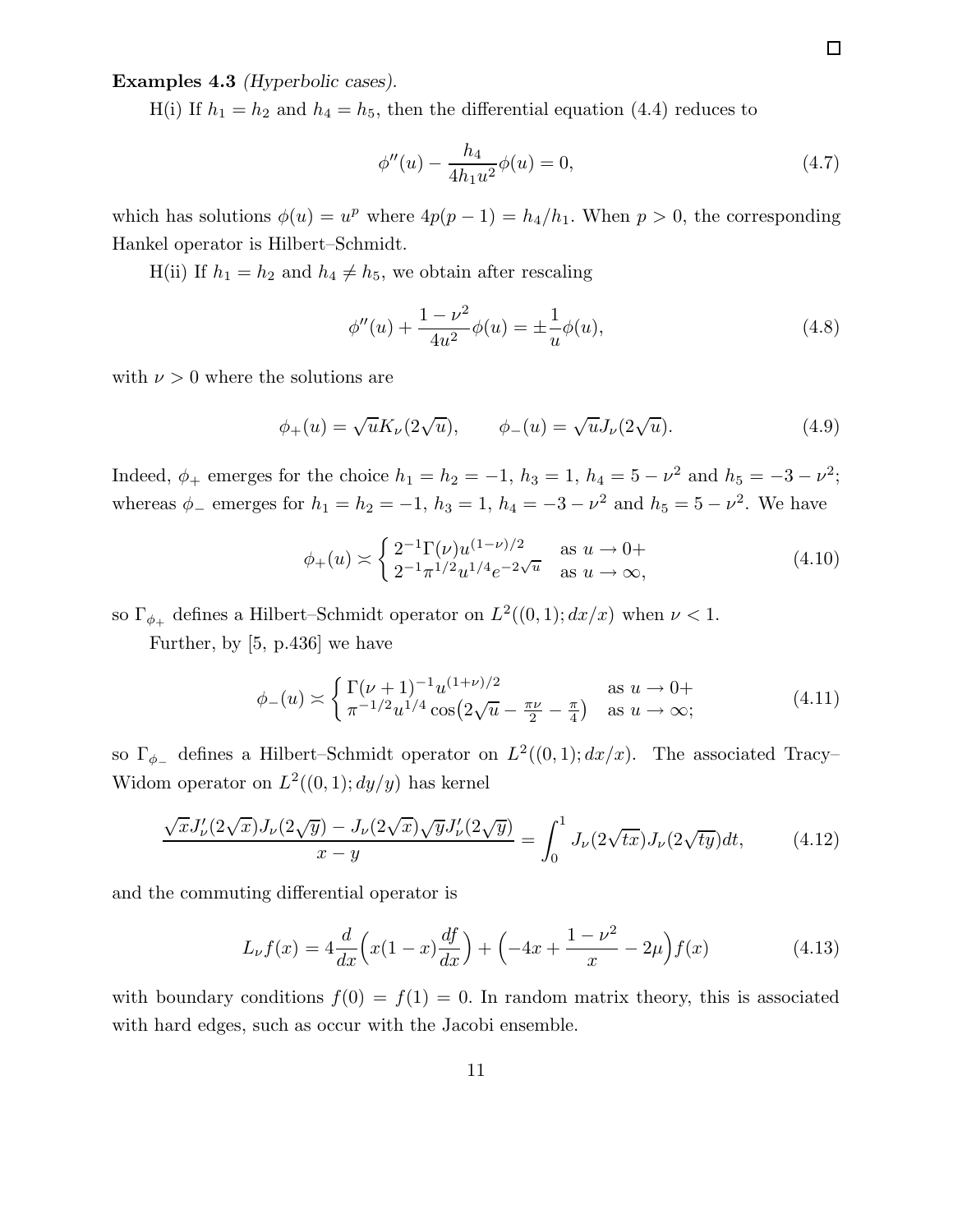H(iii) If  $h_1 = -h_2$  and  $h_5 = -h_4$ , then we obtain

$$
\phi''(u) + \frac{2}{u}\phi'(u) - \frac{h_5}{4h_2u^2}\phi(u) = 0,
$$
\n(4.14)

so we have solutions  $\phi(u) = u^p$  where  $4p^2 + 4p - h_5/h_2 = 0$ .

H(iv) If  $h_1 = -h_2$  and  $h_4 \neq -h_5$ , then we change variables to  $\phi(x) = \psi(y)$  where  $y = 1/x$  and obtain

$$
\frac{d^2\psi}{dy^2} + \left(\frac{h_4 + h_5}{8h_1y} + \frac{h_5 - h_4}{h_1y^2}\right)\psi(y) = 0.
$$
\n(4.15)

As in case  $H(i)$ , we thus we obtain solutions

$$
\phi_+(x) = \frac{1}{\sqrt{x}} K_\nu \left(\frac{2}{\sqrt{x}}\right), \quad \phi_-(x) = \frac{1}{\sqrt{x}} J_\nu \left(\frac{2}{\sqrt{x}}\right).
$$

By (4.10),  $\phi_+$  gives a Hilbert–Schmidt Hankel operator on  $L^2((0,1); dx/x)$ ; whereas, by (4.11),  $\phi$ <sub>-</sub> gives a Hankel operator which is not Hilbert–Schmidt.

H(v) When  $h_1 \neq 0$ ,  $h_2 = 0$  and  $h_4 = -h_5 \neq 0$ , the equation (4.4) reduces to hypergeometric equation. In particular, if  $h_1 = 1/4$ ,  $h_2 = 0$ ,  $h_4 = -h_5$ , and  $\mu$  and  $\nu$ satisfy  $\mu + \nu = 1$  and  $\mu \nu = -2h_4$ , then we have (1.4) with  $\lambda = 0$  and nonzero parameters  $\mu$  and  $\nu$ ; however, the usual series for the hypergeometric function  $F(\mu, \nu, \lambda, x)$  is then undefined. By an identity from [4, p. 1073], the function

$$
\phi(x) = xF(\mu + 1, \nu + 1, 2, x),\tag{4.16}
$$

gives a power series solution which is analytic for  $|x| < 1$ , with  $\phi(0) = 0$ , and diverges everywhere on the circle  $\{z : |z| = 1\}$  by [4, p. 1066].

H(vi) In the generic case  $h_1 \neq \pm h_2$  and  $h_4 \neq \pm h_5$ , we introduce the regular singular point  $\zeta = -(h_1 + h_2)/(h_2 - h_1)$  and parameters  $\alpha_1, \alpha_2, \beta_1$  and  $\beta_2$  by the simultaneous quadratic equations

$$
\alpha_1 \alpha_2 = -\frac{h_4 + h_5}{4(h_1 + h_2)}, \qquad \beta_1 \beta_2 = -\frac{h_5 - h_4}{4(h_2 - h_1)},
$$
  

$$
\alpha_1 + \alpha_2 = 1, \qquad \beta_1 + \beta_2 = 1.
$$
 (4.17)

Then the differential equation  $(4.4)$  is given in Riemann's notation  $[12, 5]$  by

$$
\phi(x) = P\begin{Bmatrix} 0 & \infty & \zeta \\ \alpha_1 & \beta_1 & -1; & x \\ \alpha_2 & \beta_2 & 0 \end{Bmatrix},\tag{4.18}
$$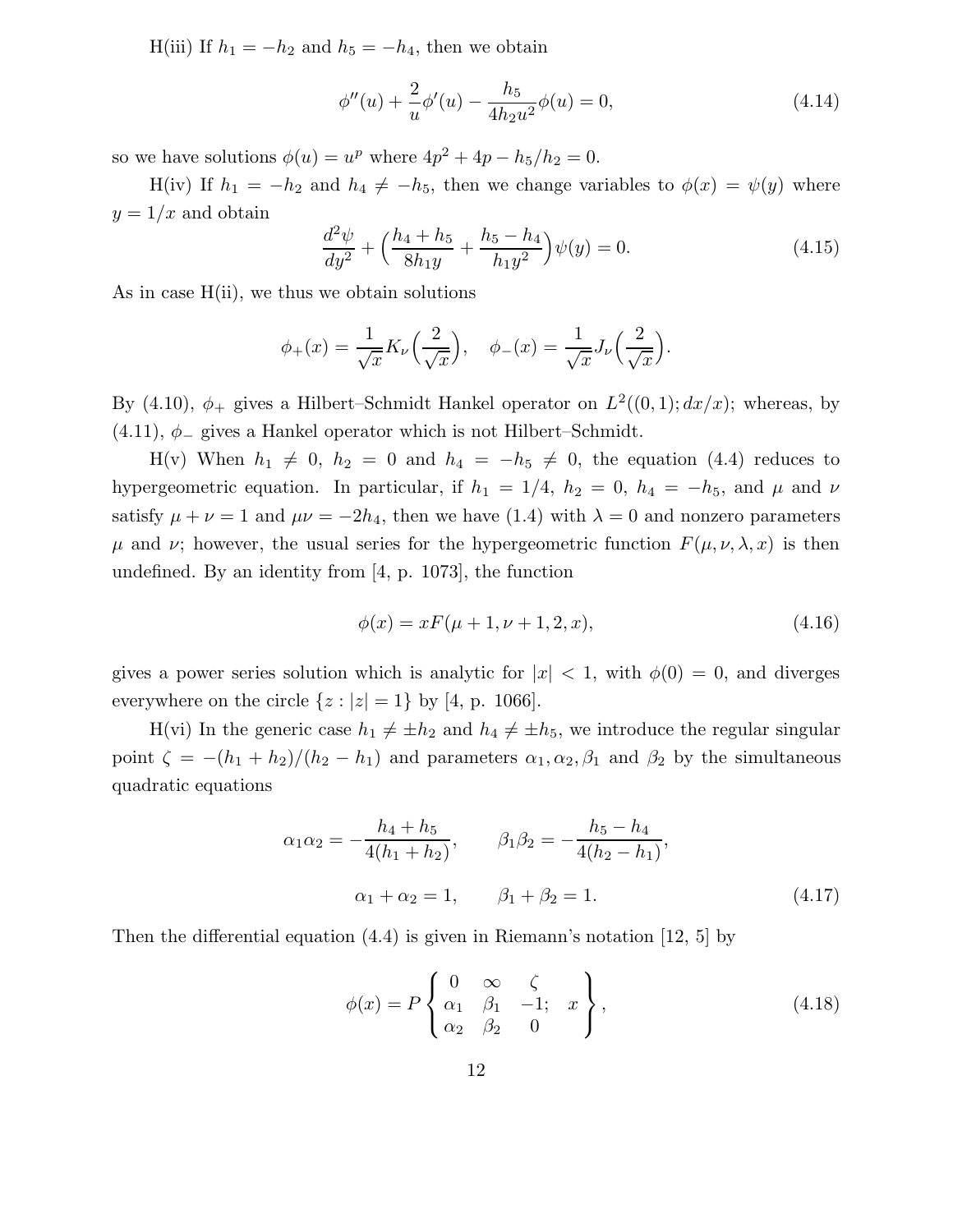and hence by [5, p 156], may be reduced to the hypergeometric equation (1.4).

H(vii) Finally, when  $h_1 \neq h_2$  and  $h_4 = h_5 = 0$ , as in Q(iii) we have elementary solutions

$$
\phi(x) = C_1 + \frac{C_2}{(h_2 - h_1)x + h_2 + h_1}.\tag{4.19}
$$

#### 5. Circular cases

In this section we consider the remaining case, namely when  $\phi$ , a and b are circular functions. The results of this section are quite analogous to those of  $H(v)$  and  $H(vi)$ ; although they are somewhat contrived, since the notion of a Hankel integral operator over the circle is not in common use.

Suppose that a, b and  $\phi$  have period  $2\pi/t$ , and that  $a(0) = a(2\pi/t) = 0$ . We extend  $f \in C_c^{\infty}(0, \infty)$  by  $f(x) = 0$  for  $x < 0$ , and introduce  $F(y) = \sum_{k=-\infty}^{\infty} f(y + 2\pi k/t)$ , which is  $2\pi/t$  periodic. Evidently

$$
\int_0^\infty \phi(x+y)f(y)dy = \int_0^{2\pi/t} \phi(x+y)F(y)dy\tag{5.1}
$$

is also  $2\pi/t$  periodic.

**Definition** *(Hankel operator)*. The Hankel operator on  $L^2((0, 2\pi/t); dy)$  with kernel  $\phi(x+)$  $y)$  is

$$
\Gamma F(x) = \int_0^{2\pi/t} \phi(x+y) F(y) \, dy.
$$

We consider  $\Gamma$  as an operator on  $C^{\infty}(0, 2\pi/t)$ , and look for a second-order differential operator L as in (1.2) such that  $L\Gamma = \Gamma L$ .

**Lemma 5.1.** Suppose that  $a(x) = c_1 \cos tx + c_2 \sin tx + c_3$  is circular, where  $c_1$  and  $c_2$  are not both zero. Then  $\beta$  of Theorem 2.1 exists if and only if  $b(x) = c_4 \cos tx + c_5 \sin tx + c_6$ for some constants and then

$$
\beta(u) = \frac{-c_4 \sin tu/2 + c_5 \cos tu/2}{-c_1 \sin tu/2 + c_2 \cos tu/2}.
$$
\n(5.2)

**Proof.** This follows from Lemma 2.2 since we need to find  $\beta$  and b such that

$$
\frac{b(x) - b(y)}{\sin t(x - y)/2} = 2\left(-c_1 \sin t(x + y)/2 + c_2 \cos t(x + y)/2\right)\beta(x + y). \tag{5.3}
$$

Hence  $b'''(x) = Bb'(x)$ , and of the types (Q), (H) and (C), only a circular b has the right form.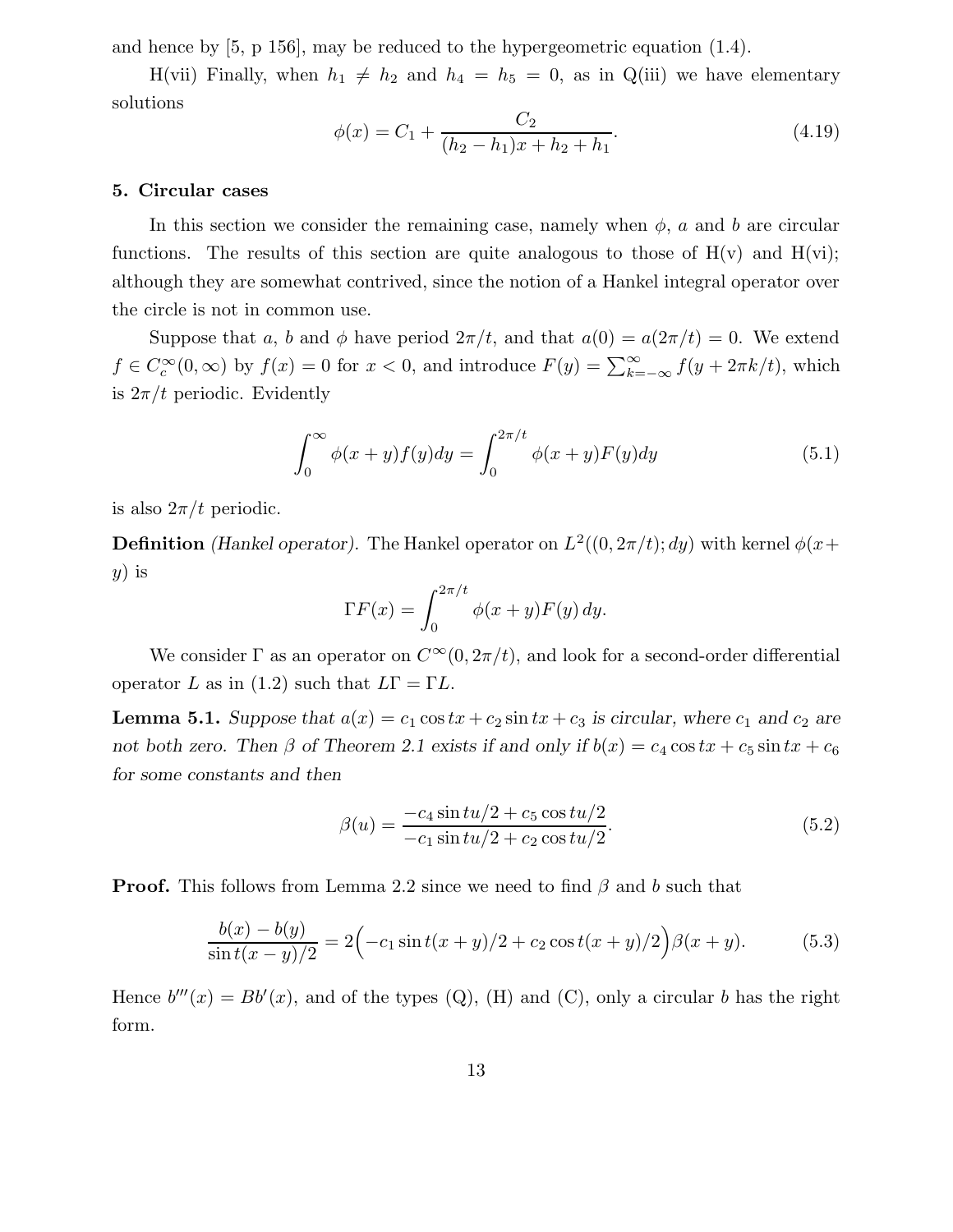**Proposition 5.2.** (i) Let  $\tau = \tan u$  and  $t = 2$ . Then differential equation (2.2) for  $\phi$ becomes in the new variable

$$
\frac{d^2\phi}{d\tau^2} + \frac{2c_1}{c_1\tau - c_2}\frac{d\phi}{d\tau} - \frac{-c_4\tau + c_5}{-c_1\tau + c_2}\frac{\phi(\tau)}{(1+\tau^2)^2} = 0,\tag{5.4}
$$

and the commuting differential operator transforms to

$$
-(1+\tau^2)\frac{d}{d\tau}\Big(\big\{c_1(1-\tau^2)+2c_2\tau+c_3(1+\tau^2)\big\}\frac{df}{d\tau}\Big)+\Big(c_4\frac{1-\tau^2}{1+\tau^2}+c_5\frac{2\tau}{1+\tau^2}+c_6\Big)f.
$$

(ii) The equation (5.4) may be reduced by change of variables to the hypergeometric equation.

**Proof.** (i) This follows from Theorem 2.1 and Lemma 5.1 by calculation.

(ii) The differential equation has regular singular points: at  $c_2/c_1$ , when  $c_1 \neq 0$ ; at  $\infty$ , when  $c_1 = 0$ ; and at  $\pm i$ , when  $c_4 \neq 0$  or  $c_5 \neq 0$ . When  $c_4 = c_5 = 0$ , the equation has elementary solutions, as in H(vii) and Q(iii). The effect of the change of variable  $\tau = 1/s$ is to preserve the shape of (5.4) and to interchange the constants  $c_1 \leftrightarrow c_2$  and  $c_4 \leftrightarrow c_5$ . By [5, p. 156], the differential equation may be reduced by change of variables to Gauss's hypergeometric equation.

Examples 5.3 (Circular case). We present solutions of the differential equations in the special case where the singular points are  $0, \pm i$ . Let  $c_1 = -1$ ,  $c_2 = 0$ ,  $c_4 = 3$  and  $c_5 = 0$ ; so that, the differential equation in the original variables is

$$
\phi''(x) + 2\cot x \, \phi'(x) + 3\phi(x) = 0,\tag{5.5}
$$

which has general solution

$$
\phi(x) = c_7 \cos x - c_8(\csc x - 2\sin x). \tag{5.6}
$$

The Hankel operator on  $L^2((0, \pi); dx)$  with kernel  $\cos(x+y)$  has rank two and eigenfunctions  $\cos x$  and  $\sin x$ . In the new variable, the solution is the algebraic function

$$
\phi(\tau) = \frac{c_7 \tau + c_8(\tau^2 - 1)}{\tau \sqrt{\tau^2 + 1}}.
$$

Proof of Theorem 1.1. The Propositions 3.2, 4.2 and 5.2 cover the three cases that together give the proof of Theorem 1.1.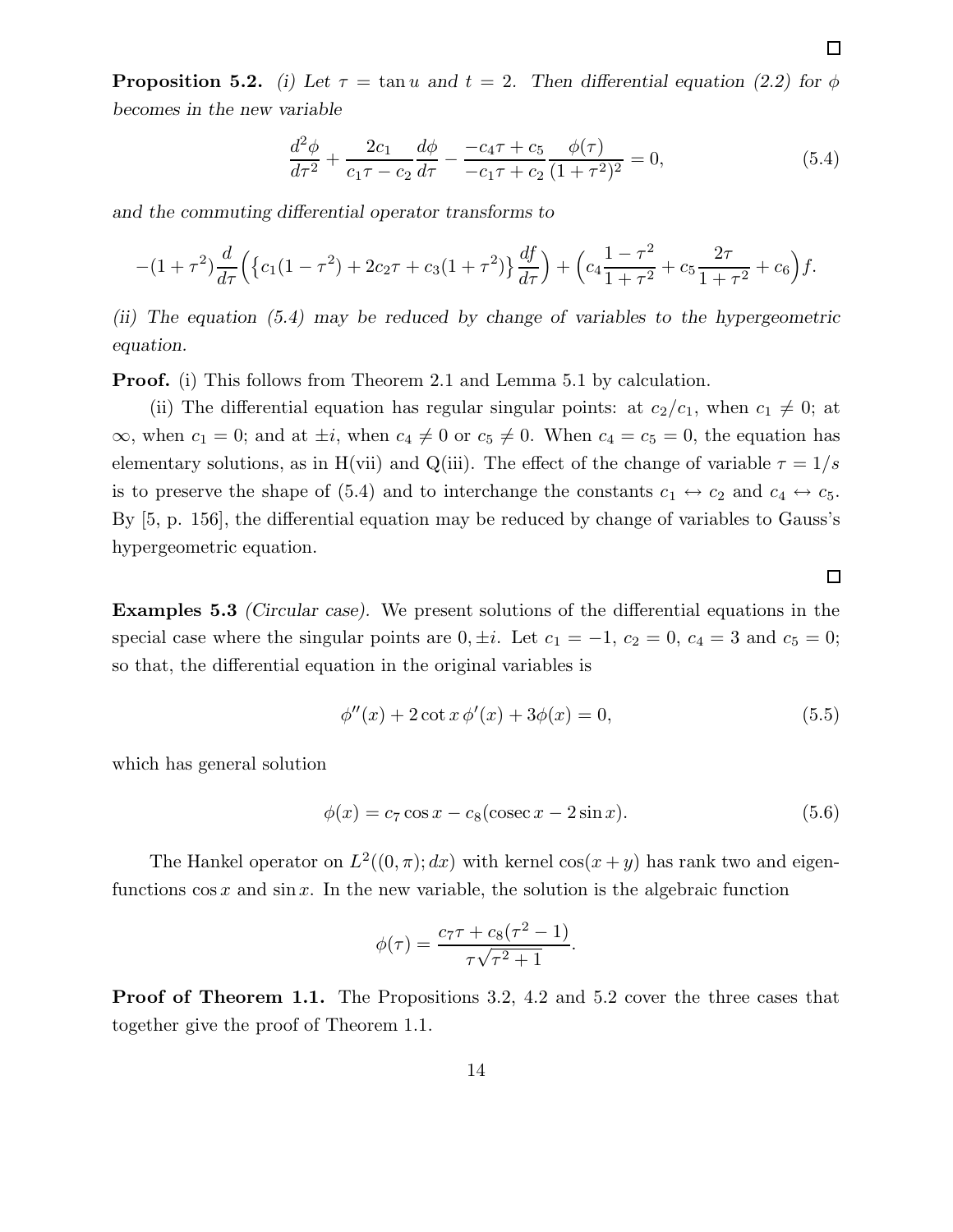### 6. Singular numbers of Hankel integral operators

Let  $\Gamma_{\phi}$  be the Hankel operator on  $L^2(0,\infty)$  with kernel  $\phi(x+y)$ . In applications to random matrix theory, the ultimate aim of the analysis is to prove properties of  $\det(I - \Gamma_{\phi}^2)$ . If  $W = \Gamma_{\phi}^2$ , and W has eigenvalues  $\lambda_1 \geq \lambda_2 \geq \ldots$  listed according to multiplicity, then the singular numbers of  $\Gamma_{\phi}$  are  $s_j = \lambda_j^{1/2}$  $j^{1/2}$  for  $(j = 1, 2, ...)$ . In this section we prove results which show that if  $\phi$  is analytic on a suitable domain and satisfies various growth bounds, then  $\Gamma_{\phi}$  is a trace-class operator and that its singular numbers are of rapid decay. An important feature of the results is that if  $\phi(z)$  satisfies the hypotheses, then the translated functions  $\phi_s(z) = \phi(s+z)$  also satisfy them for all  $s > 0$ , up to modified constants. This reflects the fact that the compression of  $\Gamma^2_{\phi}$  to  $L^2(s,\infty)$  is unitarily equivalent to  $\Gamma^2_{\phi_s}$  on  $L^2(0,\infty).$ 

**Definition** (Hankel matrix). Suppose that  $(\gamma_j)_{j=1}^{\infty}$  is a sequence in  $\ell^2(\mathbf{Z}_+)$ . Then the densely defined linear operator  $\Gamma$  with matrix  $[\gamma_{j+k-1}]$  with respect to the standard orthonormal basis of  $\ell^2(\mathbf{Z}_+)$  is a Hankel operator.

**Theorem 6.1.** Let  $\phi$  be an analytic function on the half plane  $\{z = x + iy : x > -\delta\}$  for some  $\delta > 0$ , and suppose that there exists  $\varepsilon > 0$  and  $M_{\varepsilon}(\delta) > 0$  such that

$$
|\phi(z)e^{\varepsilon z}| \le M_{\varepsilon}(\delta) \qquad (\Re z > -\delta). \tag{6.1}
$$

(i) Then  $\Gamma_{\phi}$  has singular numbers  $s_j$  such that

$$
j^p s_j \to 0 \qquad (j \to \infty) \tag{6.2}
$$

for all integers  $p > 0$ .

(ii) For all integers  $p > 1$ , there exists  $C_p > 0$  such that

$$
\log \det(I + x\Gamma_{\phi}^2) \le C_p x^{1/p} \qquad (x > 0),\tag{6.3}
$$

and the entire function  $\det(I + z\Gamma_{\phi}^2)$  has order zero.

**Proof.** (i) The operator with kernel  $\varepsilon^{-1}\phi(\varepsilon^{-1}(x+y))$  is unitarily equivalent to the operator with kernel  $\phi(x+y)$ , and  $\varepsilon^{-1}\phi(z/\varepsilon)$  satisfies (6.1) with  $\varepsilon = 1$ ,  $M_1(\varepsilon\delta) = \varepsilon^{-1}M_\varepsilon(\delta)$  on  ${z : \Re z > -\varepsilon \delta}$ . Hence we assume without loss of generality that  $\phi$  has been rescaled so that it satisfies (6.1) with  $\varepsilon = 1$ . Let  $h_n(s) = e^{-s} L_n^{(0)}(2s)$ , so that  $(h_j)_{j=0}^{\infty}$  gives an orthonormal basis of  $L^2(0,\infty)$ , and is associated with a unitary equivalence between  $L^2(0,\infty)$  and  $\ell^2(\mathbf{Z}_+)$ . Then the Hankel integral operator  $\Gamma_\phi$  on  $L^2(0,\infty)$  is unitarily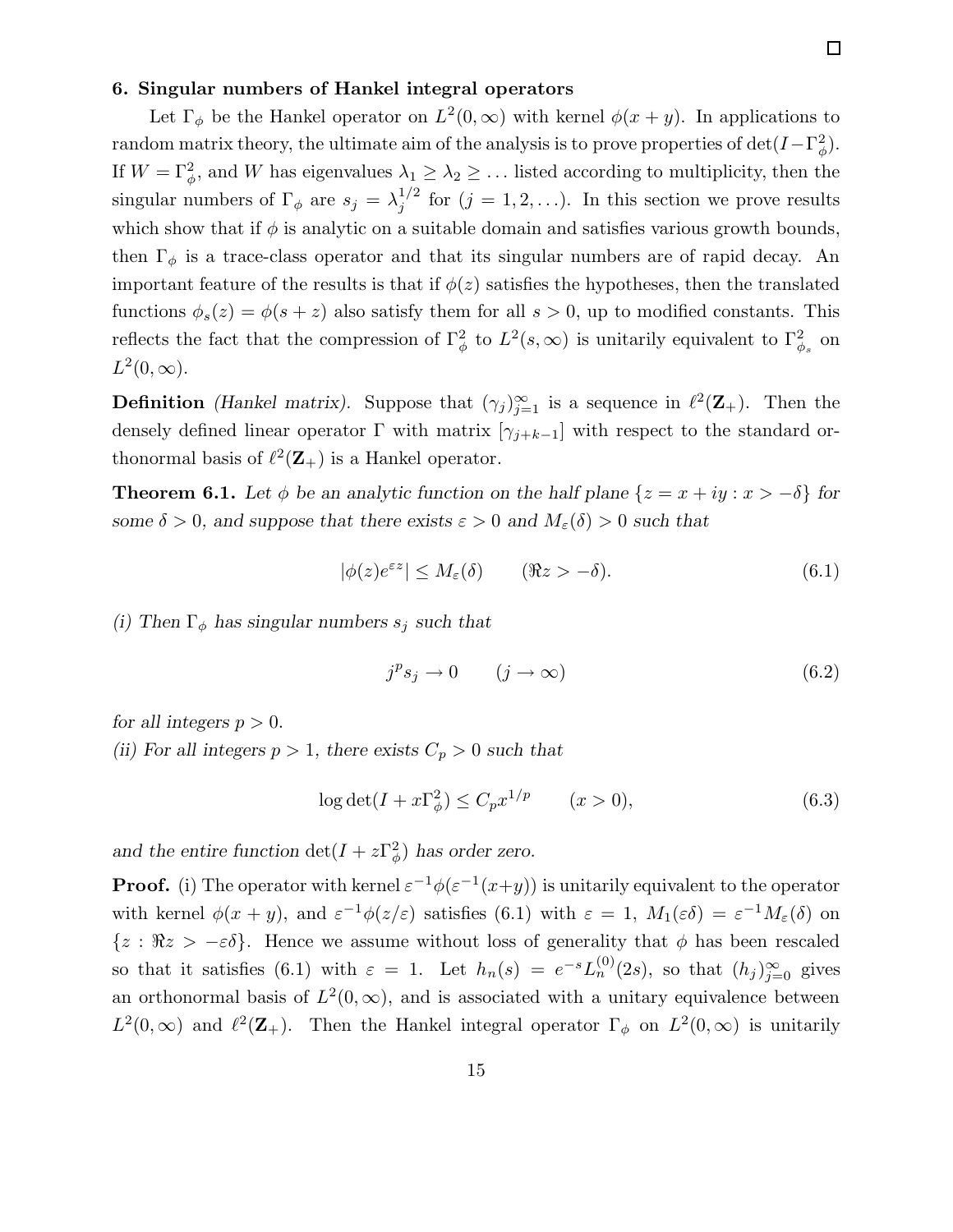equivalent to the Hankel matrix  $\Gamma = [\gamma_{j+k-1}]_{j,k=1}^{\infty}$  on  $\ell^2(\mathbf{Z}_+)$ , where  $\gamma_j = \int_0^{\infty} \phi(x) h_j(x) dx$ as in [6]. We shall show that the entries of  $\Gamma$  are of rapid decay as  $j + k \to \infty$ .

By integrating repeatedly by parts, we find that

$$
\gamma_j = \int_0^\infty \phi(x) h_j(x) dx
$$
  
= 
$$
\frac{(-1)^j}{j!} \int_0^\infty \left(\frac{d^j}{dx^j} \left(e^x \phi(x)\right)\right) x^j e^{-2x} dx
$$
 (6.4)

where by (6.1)  $e^z \phi(z)$  is analytic and bounded inside the circle with centre x and radius  $x + \delta$ . Applying Cauchy's estimates, we obtain

$$
x^{j} \left| \frac{d^{j}}{dx^{j}} \left( e^{x} \phi(x) \right) \right| \leq j! M_{1}(\delta) \left( \frac{x}{x + \delta} \right)^{j}
$$
\n(6.5)

and hence

$$
|\gamma_j| \le M_1(\delta) \int_0^\infty \frac{x^j}{(x+\delta)^j} e^{-2x} dx,
$$
\n(6.6)

and summing this estimate over  $j$  we obtain by the monotone convergence theorem

$$
\sum_{j=1}^{\infty} j^{p+1} |\gamma_j| \le M_1(\delta) \int_0^{\infty} \sum_{j=0}^{\infty} \frac{(j+p+1)!}{j!} \left(\frac{x}{x+\delta}\right)^j e^{-2x} dx
$$
  

$$
\le \frac{M_1(\delta)}{\delta^{p+2}} \int_0^{\infty} (x+\delta)^{p+2} e^{-2x} dx,
$$
 (6.7)

where the last step follows from the binomial theorem.

We approximate  $\Gamma$  by the Hankel matrix  $\Gamma_N = [\gamma_{j+k-1} \mathbf{I}_{\{(j,k):j+k \leq N\}}]$ , which is zero outside the top left corner and has rank less than or equal to N. By considering approximation numbers [7], we find that

$$
s_N \le \|\Gamma - \Gamma_N\|_{B(\ell^2)},\tag{6.8}
$$

and since the norm of a matrix is smaller than the absolute sum of its entries, we deduce that

$$
s_N \le \sum_{j=N+1}^{\infty} j|\gamma_j|
$$
  
\n
$$
\le N^{-p} \sum_{j=1}^{\infty} j^{p+1}|\gamma_j|
$$
  
\n
$$
\le \frac{M_1(\delta)}{2\delta^{p+2}N^p} \Big( (2\delta)^{p+2} + \Gamma(p+3) \Big), \tag{6.9}
$$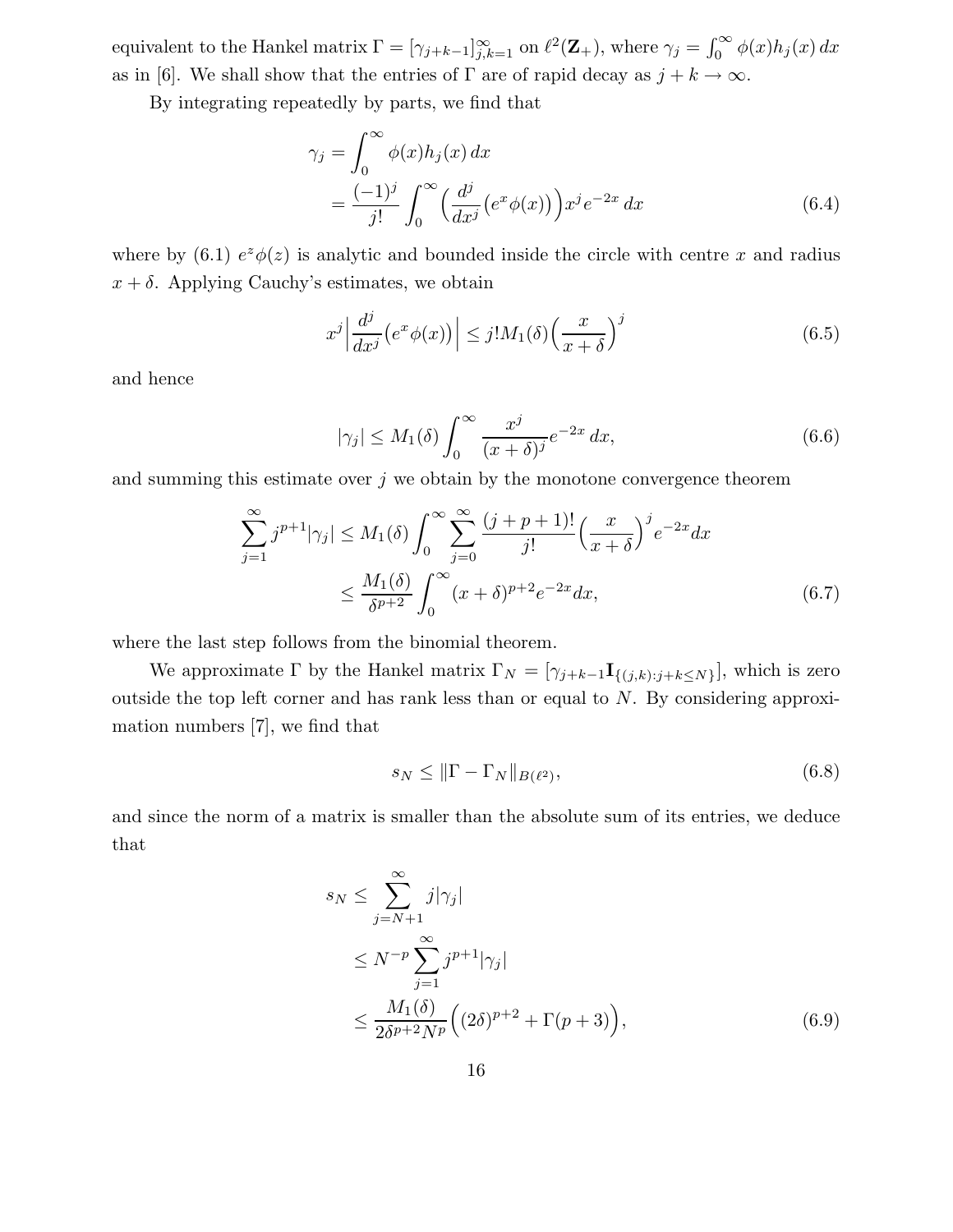where we have used (6.7) at the last step. We can repeat the argument with  $p+1$  instead of p, and hence deduce that  $j^p s_j \to 0$  as  $j \to \infty$ .

(ii) We introduce the counting function  $n(t) = \frac{d}{dt} j : ts_j^2 \ge 1$ , and observe that by (6.9),

$$
n(t) \le c_p t^{1/p} \qquad (t > 0)
$$
\n
$$
(6.10)
$$

for some  $c_p > 0$ , since  $s_j^2 \leq c_p j^{-p}$  for all j and  $n(t) = 0$  for  $0 < t < ||\Gamma_\phi||^{-2}$ . A standard summation formula then gives

$$
\log \det(I + x\Gamma_{\phi}^{2}) = \log \prod_{j=1}^{\infty} (1 + xs_{j}^{2})
$$

$$
= x \int_{0}^{\infty} \frac{n(t)dt}{t(x+t)}
$$

$$
\leq c_{p} x^{1/p} \pi \operatorname{cosec} (\pi/p).
$$
(6.11)

This gives the asserted bound on the growth of  $\log \det(I+x\Gamma^2_{\phi})$ , and shows that  $\det(I+z\Gamma^2_{\phi})$ has order zero.

The following applies to  $Q(vi)$ ,  $Q(vii)$  and  $Q(viii)$  of Examples 3.3.

Corollary 6.2. Let  $\phi$  be either: (i)  $e^{-x}L_n^{(1)}(2x);$ (ii)  $(x + s)^{-1}e^{-(x+s)}$ ; or (iii)  $(x + s)^{-1/2} K_{\nu} (2\sqrt{x + s})$  where  $s > 0$ . Then the eigenvalues of the Hankel operator  $\Gamma_{\phi}$  on  $L^2(0,\infty)$  are of rapid decay, so  $j^p s_j \to 0$ as  $j \to \infty$  for all integers p.

**Proof.** Theorem 6.1 applies directly to  $\phi$  in cases (i) and (ii), and we can adapt the proof of Theorem 6.1 to deal with  $\phi$  in case (iii). Let  $z = re^{i\theta}$  and  $0 < \delta < s$ . One can show that there exists a constant  $C$  such that

$$
|(z+s)^{1/2}K_{\nu}(2\sqrt{z+s})e^z| \leq C(s-\delta)^{-1/2}e^{r\cos\theta - (r\cos\theta)^{1/2}} \qquad (\Re z > -\delta), \qquad (6.12)
$$

and hence that

$$
|\psi(z)e^z| \le C(s-\delta)^{-1/2} e^{2x+\delta - (2x+\delta)^{1/2}} \tag{6.13}
$$

when z lies on the circle with centre x and radius  $x + \delta$ . Now we can apply Cauchy's estimates as in (6.5), and then follow the proof of Theorem 6.1.

 $\Box$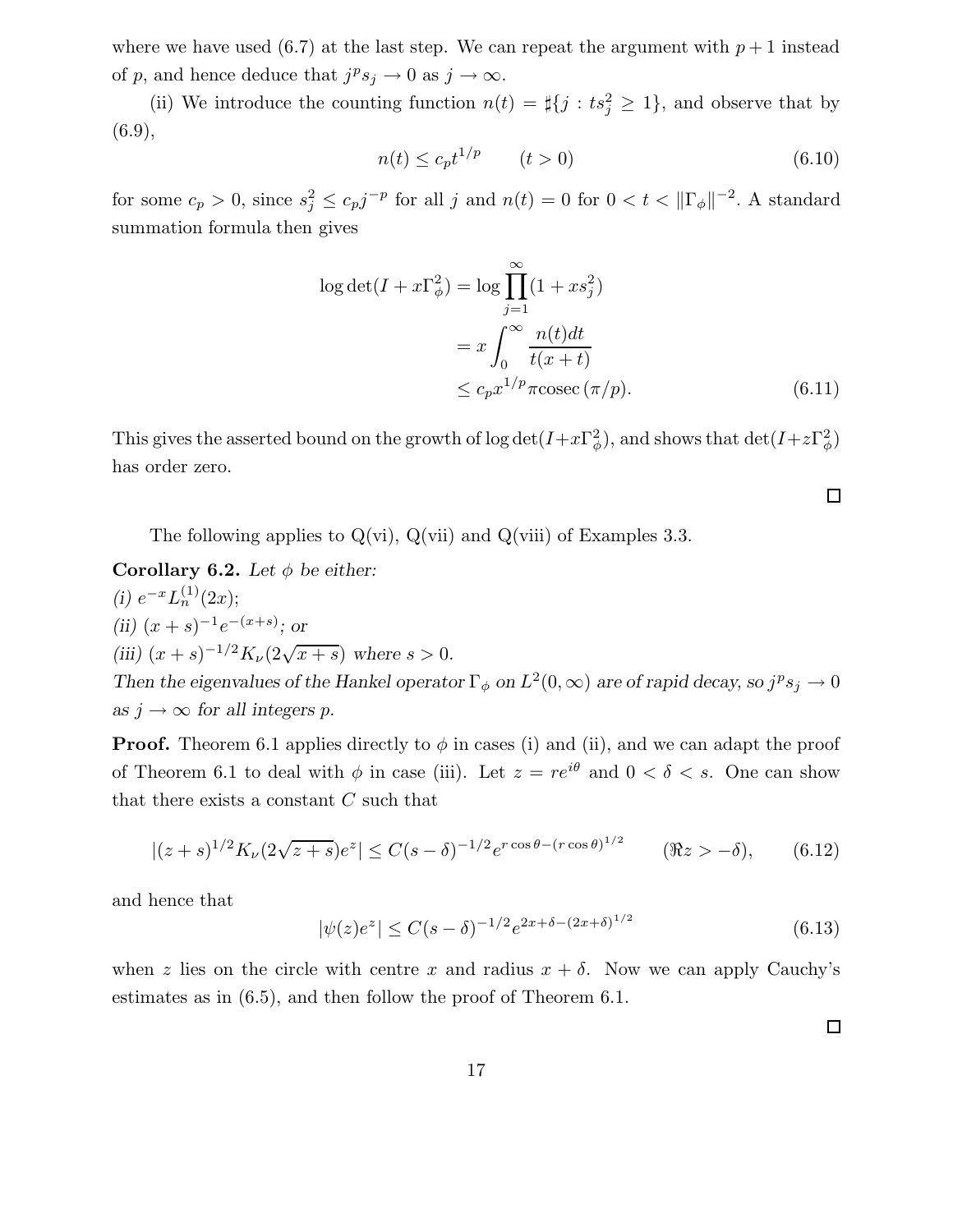Let the Fourier transform of f be  $\mathcal{F}f(\xi) = \int_{-\infty}^{\infty} e^{-i\xi x} f(x) dx / \sqrt{2\pi}$ .

**Proposition 6.3.** Let  $\phi$  be an analytic function on the strip  $\{z = x + iy : |y| < \sigma\}$  and suppose that there exist  $K, \delta > 0$  such that  $|\phi(z)| \leq Ke^{-\delta|x|}$  for all real x and  $|y| < \sigma$ . Then there exist  $C_1$  and  $\kappa_2 > 0$  such that the singular numbers of the Hankel operator  $\Gamma_{\phi}$ with kernel  $\phi(x+y)$  all satisfy

$$
s_N(\Gamma_\phi) \le C_1 e^{-\kappa_2 N^{1/3}}.\tag{6.14}
$$

**Proof.** By shifting the line of integration in the Fourier integral, one can show that  $\mathcal{F}\phi$ is analytic on the strip  $\{\zeta = \xi + i\eta : |\eta| < \delta\}$ . Further, there exist  $C_3$  and  $\varepsilon > 0$  such that  $|\mathcal{F}\phi(\xi+i\eta)| \leq C_3 e^{-\varepsilon|\xi|}$  for all  $\xi+i\eta$  on this strip.

The Fourier transform of  $h_n$  is easy to compute, and by Plancherel's theorem we have

$$
\gamma_n = \int_0^\infty \phi(x) h_n(x) dx = \frac{i}{\sqrt{2\pi}} \int_{-\infty}^\infty \mathcal{F}\phi(\xi) \frac{(\xi - i)^n}{(\xi + i)^{n+1}} d\xi.
$$
 (6.15)

We shift the line of integration up to  $\{\zeta = \xi + i\delta : -\infty < \xi < \infty\}$ , and split the range of integration; the middle range of integration  $[-\xi_0, \xi_0]$  is dominated by the rational factor, where we observe that

$$
\left| \frac{(\xi + i\delta - i)^n}{(\xi + i\delta + i)^{n+1}} \right| \le \left( \frac{\xi_0^2 + (1 - \delta)^2}{\xi_0^2 + (1 + \delta)^2} \right)^{n/2} \qquad (|\xi| \le \xi_0); \tag{6.16}
$$

meanwhile, the contributions from  $|\xi| \geq \xi_0$  are bounded by

$$
\left| \int_{-\infty}^{-\xi_0} + \int_{\xi_0}^{\infty} \frac{(\xi + i\delta - i)^n}{(\xi + i\delta + i)^{n+1}} \mathcal{F}\phi(\xi + i\delta) d\xi \right| \le \int_{-\infty}^{-\xi_0} + \int_{\xi_0}^{\infty} |\mathcal{F}\phi(\xi + i\delta)| d\xi. \tag{6.17}
$$

In particular, with  $\xi_0 = n^{1/3}$ , we obtain the bound

$$
|\gamma_n| \le 2n^{1/3} C_3 \left(\frac{n^{2/3} + (1 - \delta)^2}{n^{2/3} + (1 + \delta)^2}\right)^{n/2} + \frac{2C_3}{\varepsilon} e^{-\varepsilon n^{1/3}}.
$$
 (6.18)

 $\Box$ 

Due to a similar approximation argument as (6.7), the singular numbers of  $\Gamma_{\phi}$  consequently satisfy (6.14).

This result applies to an orthonormal sequence of functions which is used to analyse the Gaussian orthogonal ensemble as in [1].

**Corollary 6.4.** Let  $\phi_n$  be the  $n^{th}$  Hermite function. Then the singular numbers of the Hankel operator  $\Gamma_{\phi_n}$  on  $L^2(0,\infty)$  with kernel  $\phi_n(x+y)$  are of rapid decay as in (6.14).